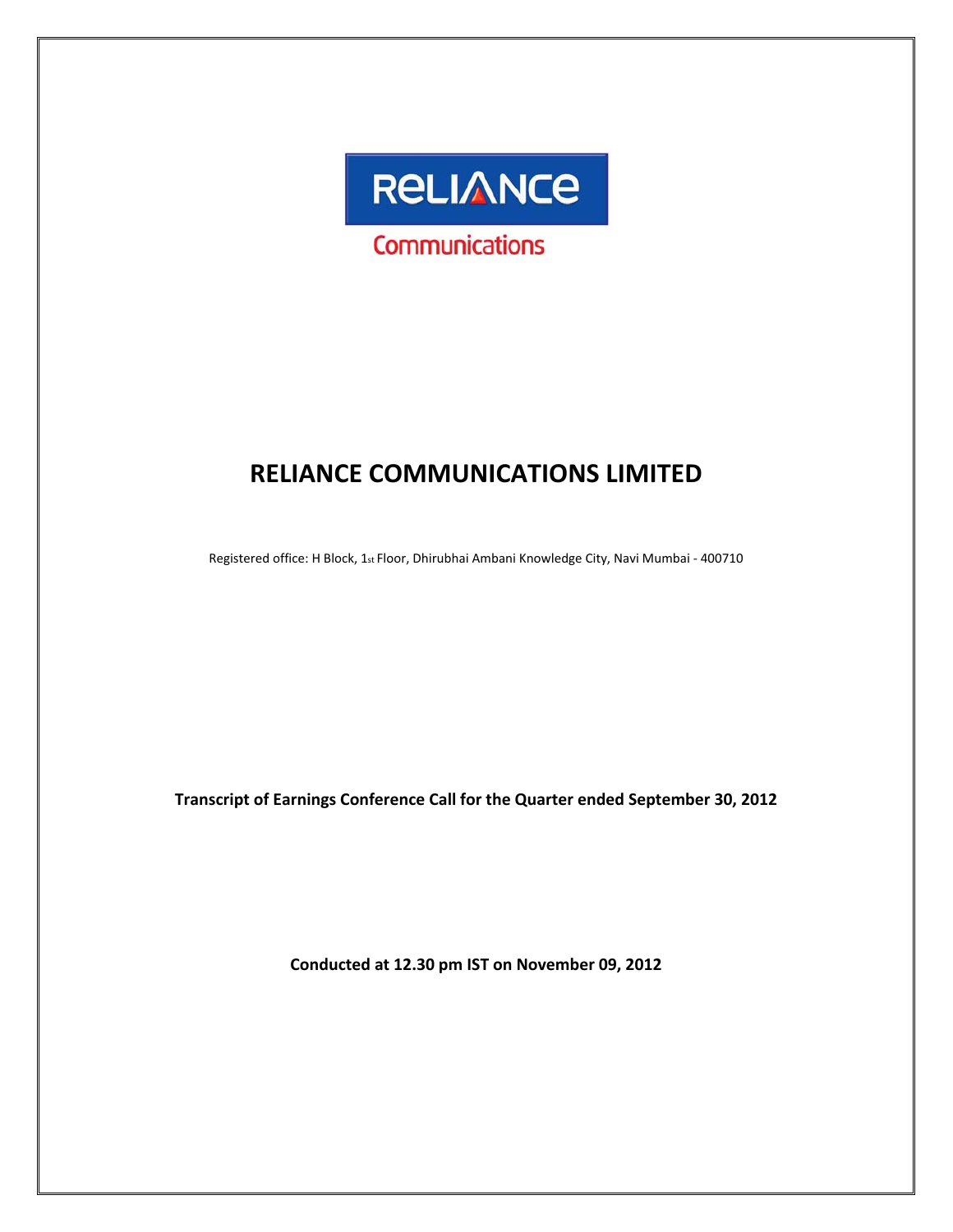# **Operator:**

Thank you for standing by and welcome to Reliance Communications' global earnings conference call on the Reliance Audio Conferencing platform.

This is Mamta, the moderator for this conference.

At this time, all the participants are in listen-only mode. There will be a presentation followed by a question and answer session at which time if you wish to ask a question, please press \*1 on your telephone. Please be advised, this conference is being recorded today.

Today, we have the senior management team from Reliance Communications namely Mr. Punit Garg, Mr. Gurdeep Singh, Mr. Arvind Narang and Mr. Hasit Shukla.

The call will begin with some key observations by the management followed by a question and answer session. I must remind you that the overview and discussions today may include some forward‐looking statements that must be viewed in conjunction with the risks that the company faces.

I hand over the call now to Mr. Gurdeep Singh. Thank you.

# **Gurdeep Singh:**

Thank you, Mamta.

It is a pleasure to once again welcome you all to this earnings call to discuss Reliance Communications' financial performance for the quarter ended September 30th, 2012.

On Thursday i.e. November 8th 2012, our Board of Directors adopted the un‐audited results for the quarter ending September 30th, 2012. The Media Statement, Quarterly Report and The Results have been uploaded on our web site and I hope you have had a chance to go through the same.

Let me start by sharing the key highlights of this quarter:

The second quarter of the fiscal is generally a subdued quarter for the industry from the minute's consumption perspective and hence resulting in muted growth.

- **Revenue:** RCOM consolidated revenue stood at Rs. 5,202 crore, as against Rs. 5,040 crore, up by 3.2 % year on year basis
- **EBIDTA** at Rs. 1,638 crore as against Rs. 1,605 crore, a growth of 2.1 % year on year. RCOM consolidated EBIDTA margin at 31.5 %, amongst the highest in the industry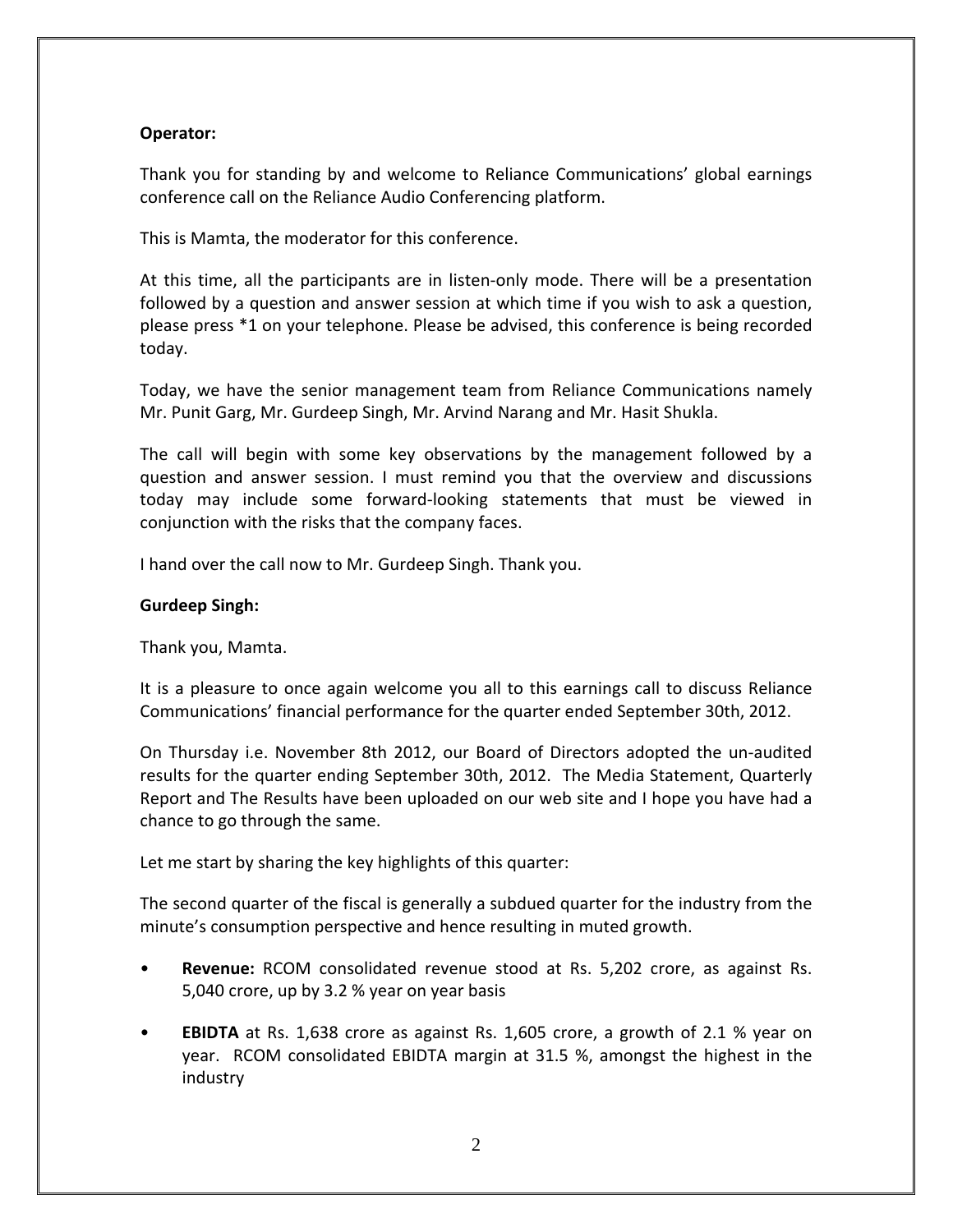- **RPM:** Our RPM stood at healthy 43.2 paisa, amongst the highest in the industry.
- **Non‐voice revenue:** Our non‐voice revenue contribution to wireless revenues is at 20.8% and amongst the highest in the industry.
- **GEBU Revenue and EBIDTA:** In our Global Enterprise Business Unit, we achieved revenue of Rs. 2,433 crore as compared to Rs. 2,335 crore, a growth of 4.2 % year on year basis with an EBITDA of Rs. 563 crore. Global and Enterprise Business Unit contribute a very steady 34% of RCOM's business.
- **Free Cash Flow:** RCOM continues to be Free Cash Flow positive in this quarter. All major projects have been implemented and capex intensity is behind us. All future Capex requirements are only incremental in nature, and focused on network quality, capacity, enterprise data center and wireless data growth.

# **Let me now share with you the financial and operational performance of our wireless business:**

- Wireless revenue stands at Rs. 4,422 crore up by 3.9% year on year on comparable basis
- Wireless EBIDTA at Rs. 1,180 crore up by 16.4% year on year on comparable basis
- We have continued our increased focus on data and provide high speed data coverage in over 1,300 towns in India
- We serve 26 Mn. data customers out of which 4.8 Mn are active 3G customers, highest in the industry
- Total data usage on our network at 17,400 Terabyte and data usage per sub at 232 MB, which is highest in the industry.

# **Data**

- As you are aware, the first phase of exponential growth in the telecom industry was led by voice. The next big opportunity will be led by data and broadband services, which based on various market estimates, may grow from less than Rs. 5,000 crore currently to over Rs. 35,000 crore in the next 4 ‐ 5 years. RCOM would target significant share of this opportunity.
- India is the only country in the world, which has voice penetration of over 70%, whereas broadband penetration is less than 1%. Till few months back, there were few wireless networks capable of offering broadband services, the smart‐phone prices were too steep and usage charges also acted as deterrent for mass scale adaption.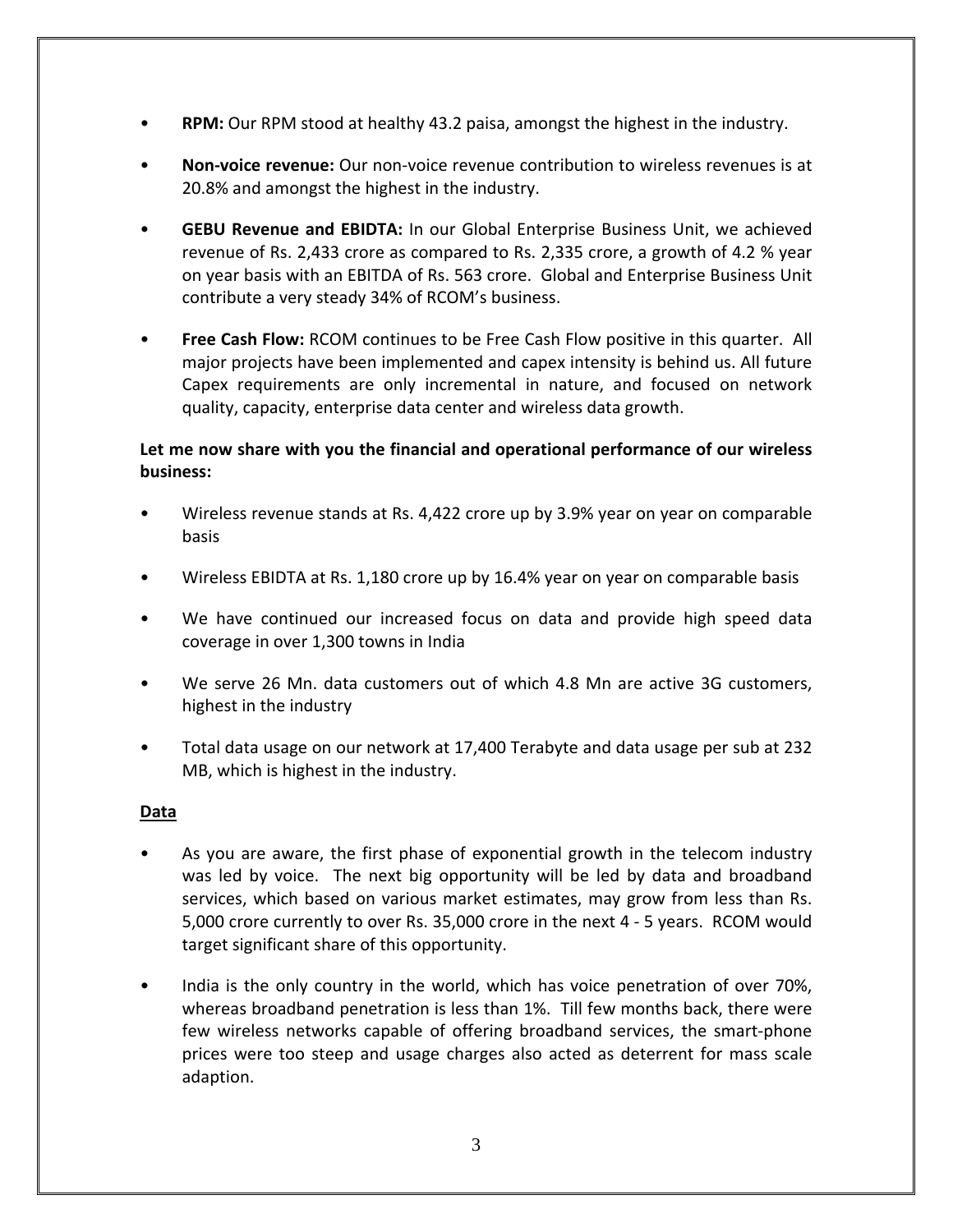- Now, wireless broadband eco‐system is improving fast. Most of the operators with 3G spectrum have rolled out networks, smart-phone suppliers have become more competitive resulting in device prices coming down and applications & content is being generated to target specific user segments with significant increase in apps adaption.
- This positive change in the eco-system is creating huge opportunity in data and wireless broadband services. In addition to focus on voice (which I will cover in a minute), we are continuing with our data led strategy for future revenue growth by enhancing wireless broadband penetration and maintaining our leadership position in providing wireless broadband products and services in the country.
- RCOM continues to provide a nationwide seamless Wireless Broadband experience on its own network, in over 1,300 top towns across the country as of September 30, 2012, including key metros. This includes 333 towns in 13 circles (including Delhi, Mumbai and Kolkata) in 3G, and over 1,000 towns on our High Speed Data Network. This, coupled with our extensive 1X Data presence offering high quality internet connectivity in 20,000 towns, has positioned RCOM extremely well to take advantage of the expected rapid increase in data consumption across the country.
- The key pillars of execution of our data strategy include leveraging our infrastructure; providing innovative products & solutions in narrow band to broadband; and forging preferred partnerships with application developers and device makers.
- In order to continuously innovate new product development, RCOM has launched first of its kind, a new plan 'All Share Postpaid Plan'. This unique postpaid plan offers upto 10 customers owning multiple devices within the family or group to enjoy free sharing of Voice and Data on a single bill. Thus, "Share More = Save More" where in every customer can save upto 50% on their postpaid bills every month. This plan is aimed to acquire high-value customers in the country including Corporate and SME customer segments along with HNI households.
- Subsequent to our exclusive partnership with Google for Android platform, we have now entered into another exclusive partnership with WhatsApp in India and launched "WhatsApp Plan" for GSM subscribers. We are the first Telco in the country to offer unlimited social media access for subscribers. "WhatsApp Plan" offers unlimited access of WhatsApp to all prepaid Reliance GSM customers in the country for just Rs. 16 per month. We will continue to make similar initiatives which are incrementally more profitable.

# **Voice**

• Voice will continue to remain the biggest contributor to the business.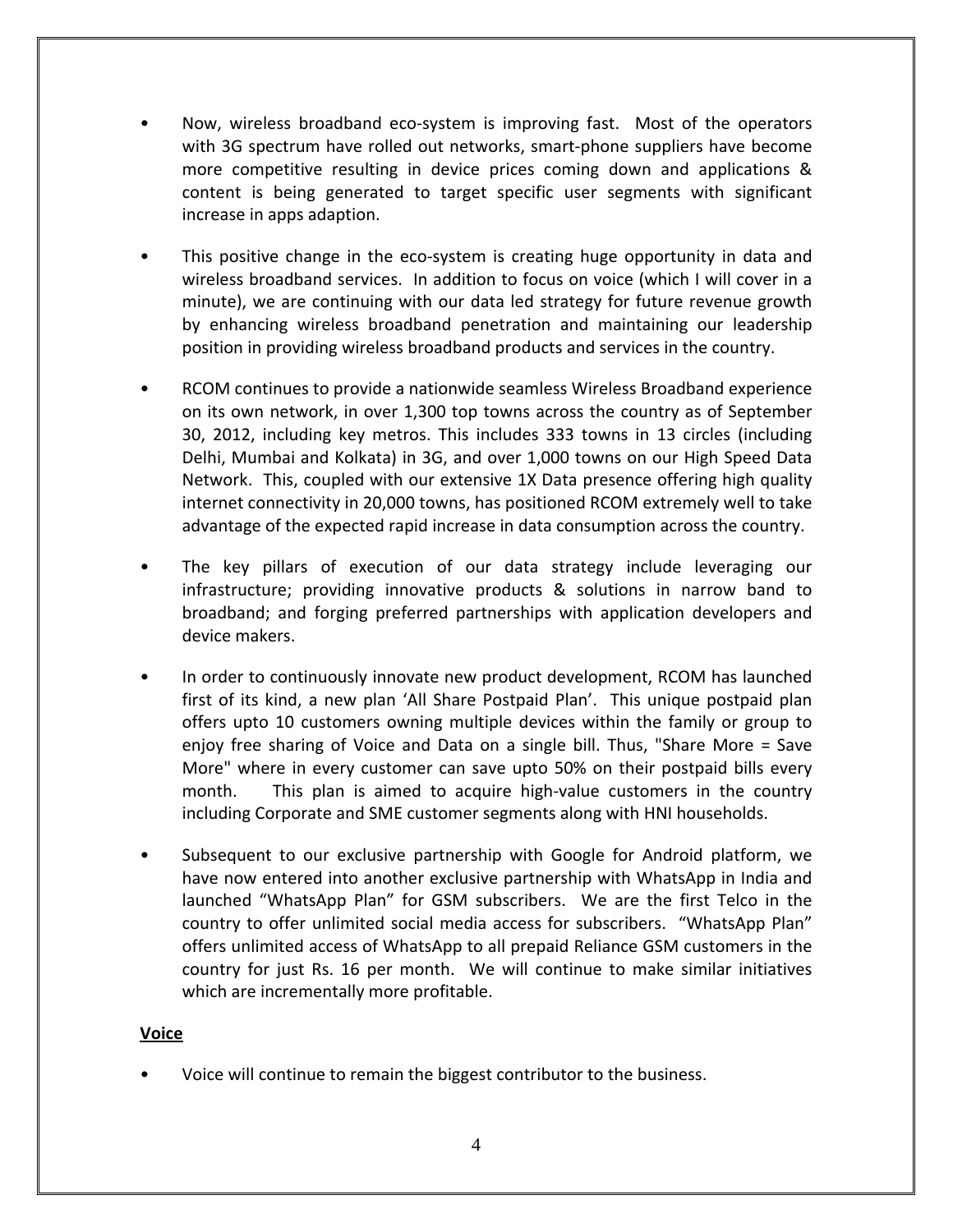- The major focus would be to continue to penetrate smaller towns & remote areas and to re-align & re-structure the tariffs and service offering across customer segments to attract high-end users on RCOM network.
- As you are aware, the tariffs in the Indian Telecom market are already among the lowest in the world. Moreover, the inflationary cost pressures have been consistently high and impacting the profitability of the industry. During the quarter, RCOM raised pre‐paid tariffs by 25% across GSM and CDMA platforms. This decision is in line with our aim of maintaining a healthy RPM and improving average margin per user. We expect the full revenue impact of the tariff hike to reflect by next financial year.
- Contrary to pre‐paid tariffs, historically there is not much activity in the post‐paid space, which is dominated by old GSM operators. There have been hardly any innovations on tariffs for post-paid customers over the last decade. These are high-end users including corporate customers and like any other large customers are also keen for a great 'value for money' proposition. RCOM being a late entrant in the GSM space, desires to be innovatively disruptive in the post-paid segment and this is one of the alternatives to target this high-end customer segment. During the quarter, the Company has reduced post‐paid tariffs by 40% than those offered by other GSM operators. RCOM is offering unlimited voice calls for Rs. 899 for its post‐paid customers while this option will be available along with 3 GB of data for Rs. 1,499. This is going to be a win‐win situation for both the customer and RCOM as service provider, as the new call rates would reduce bills of high‐end post‐paid users by up to 60% and RCOM will incrementally gain customer as well as revenue market share in post‐paid segment.
- As mentioned during my last quarter's address, we are adopting a deeply segmented and differential approach to improve revenue growth for our
	- − 900 MHz circles,
	- The metro markets of Delhi and Mumbai and other metro like markets
	- 1800 MHz circles in our emerging markets.
- We have renewed our focus on enhancing customer experience by improving network quality, innovative product development, enhanced point of sales visibility and better retail engagements.
- I am delighted to share that Reliance for the second year in a row, has been conferred "Best Quality of Service Award" at the prestigious Economic Times Awards 2012.

# **Let me now cover the non‐wireless businesses.**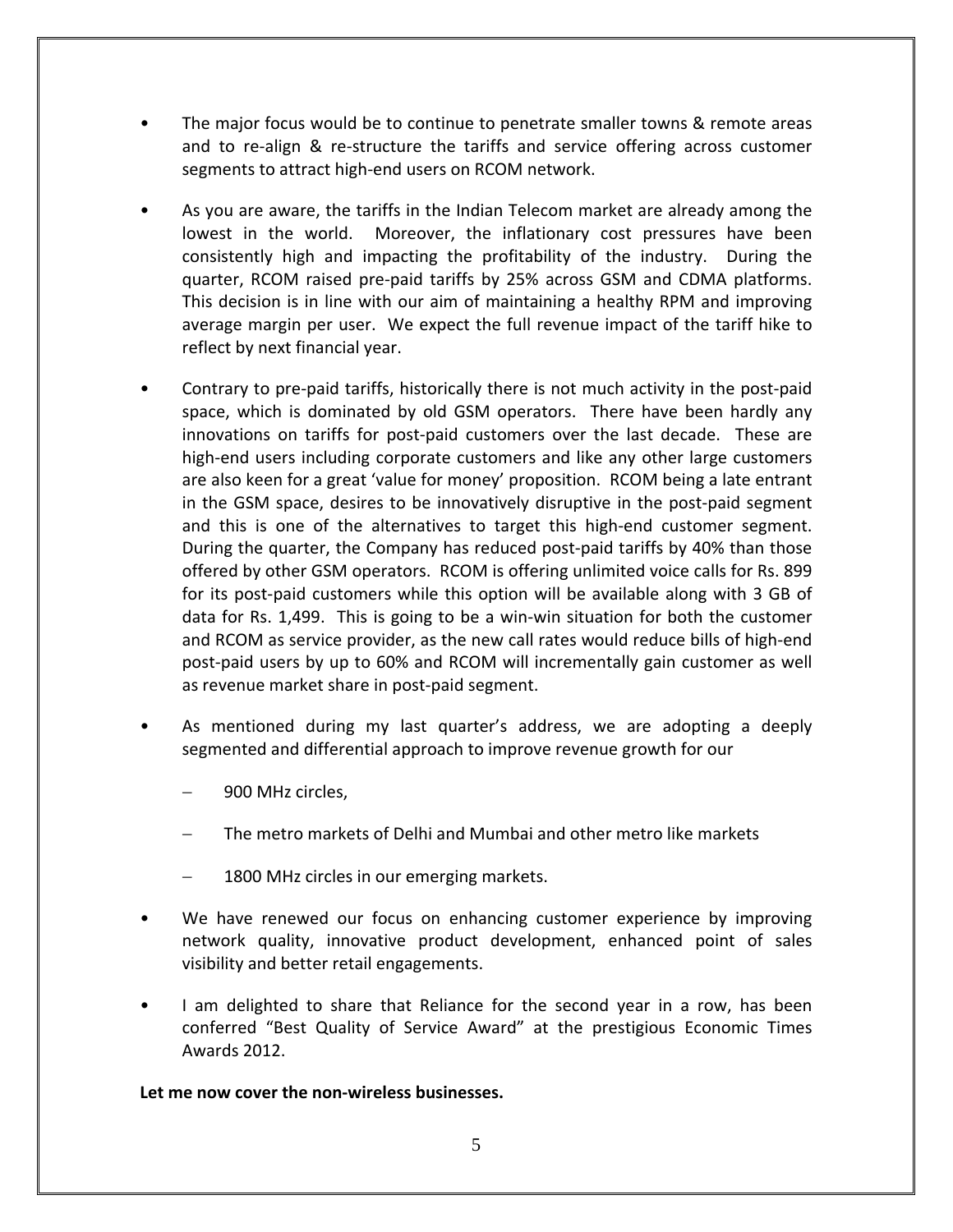The Global Enterprise Business Unit comprises of Carrier, Enterprise and Voice business.

# **Carrier Business**

Our Carrier business continues to show strong performance with order booking of over INR 380 crores. The growth is driven by robust demand for capacity services in our strong hold regions of Middle East, Asia and Europe. In anticipation of the continued high demand, we have upgraded capacity on various segments of our global network. During the quarter, we have launched 10G LAN PHY services in 19 metros on own global network. This unmatched capability will enable carrier customers to upgrade their existing Gigabit services to ten times the speed without forklift upgrades on their equipment.

The International Voice segment continued its robust growth; traffic has grown by 8% on YoY basis. With the launch of SMS Hub for terminating international SMS into India; Reliance plans to retain its #1 position in India. Our Single Board Number (SBN) service has grown by 60% on QoQ basis with increased demand from enterprise customers.

In the National Long Distance business, we have signed orders of more than Rs. 100 crore primarily for bandwidth sales to private service providers.

# **Enterprise Business**

In Enterprise business, we have signed contracts of over Rs 360 crores in Q2 FY2012‐13. Order value is up by 63% vis‐à‐vis the value of contracts signed in last quarter, showing robust demand for Reliance Enterprise services in India and abroad.

We have introduced leading edge services like Application Aware Networking, Managed Security services and Cloud based services like Managed Storage Software.

We launched Reliance Business Services – 'Makes IT Easy' campaign. The objective is to position Reliance at the forefront of communications solutions to businesses of all sizes. Reliance Business Services is the new identity of the Enterprise Business Unit created within Reliance Communications with an identifiable and differentiated positioning to reach out to the large and small Enterprises, offering them the strengths, expertise and experience of our Services. Reliance will continue to make the art of connections easy, secure and reliable for its 35,000+ enterprise customer base.

Our Q‐o‐Q success in the government vertical continued as we bagged an order for VPN services to a major PSU bank, data order from NIC and security services to the Navi Mumbai Municipal Corporation. We added several news logos in the Enterprise space across business verticals including financials, IT & ITES and Media & Electronics.

To reiterate, let me state that Global Enterprise Business Unit is growing as per plan. We have strong pipeline in both the Carrier and Enterprise segments. We expect to remain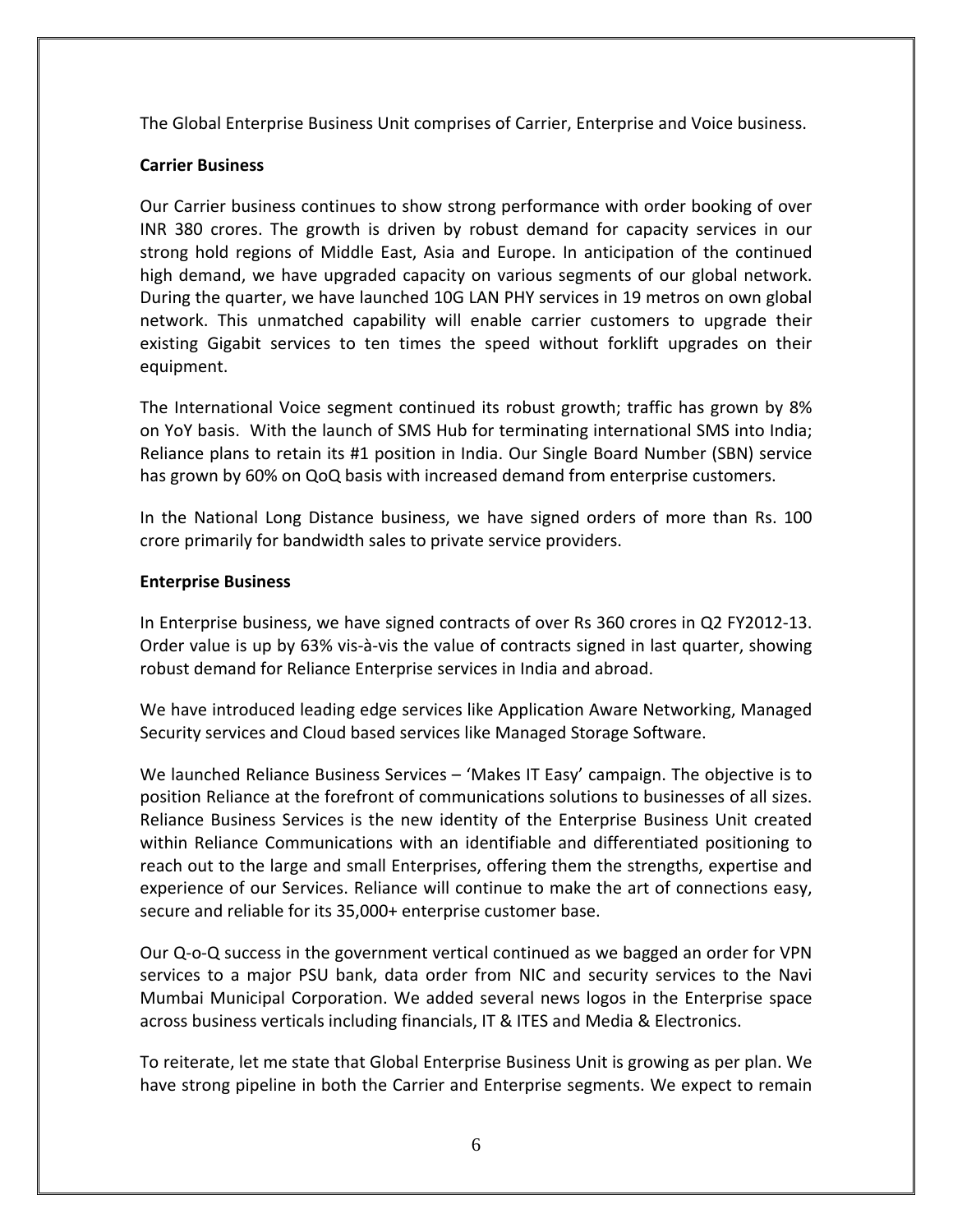ahead of competition on customer service and delivery parameters based on our superior global and India network.

### **To summarise:**

- 1. We continue to maintain leadership position in the high growth data business having product and service offerings in 3G, High Speed Data, 2G and 1X platforms.
- 2. In the Voice business, we have implemented tariff rationalization across customer segments to attract high-end users and to improve average margin per user.
- 3. We have maintained a steady trend in our Global Enterprise business, backed by robust demand for bandwidth, managed services and enterprise outsourcing.
- 4. In the current challenging operational environment, where competitive intensity is still very high, the consistent stability of RPMs and margins is a good performance indicator for RCOM.

Finally, I would like to emphasize that RCOM will be highly focused on execution and will drive operational excellence to achieve profitable growth across all its businesses.

Thank you. And I would now like to hand you back for the Q&As.

# **Moderator:**

At this time, participants who wish to ask a question, please press \*1 on your telephone keypad and wait for your name to be announced. If you wish to cancel your request, please press hash on the pound key. Participants are requested to restrict to two questions in the initial round.

First in line, we have question from Mr. Sunil Tirumalai from Credit Suisse. You may go ahead please.

# **Mr. Sunil Tirumalai:**

Hi, thank you very much. Sir, I had a couple of questions. Firstly, I wanted your thoughts and comments on what you are seeing in the market as far as the trade and channel commissions are concerned, some of your other competitors have reported lower gross adds during the September quarter but your trend seems to be divergent, your gross adds continue to increase quarter on quarter over the last one year and even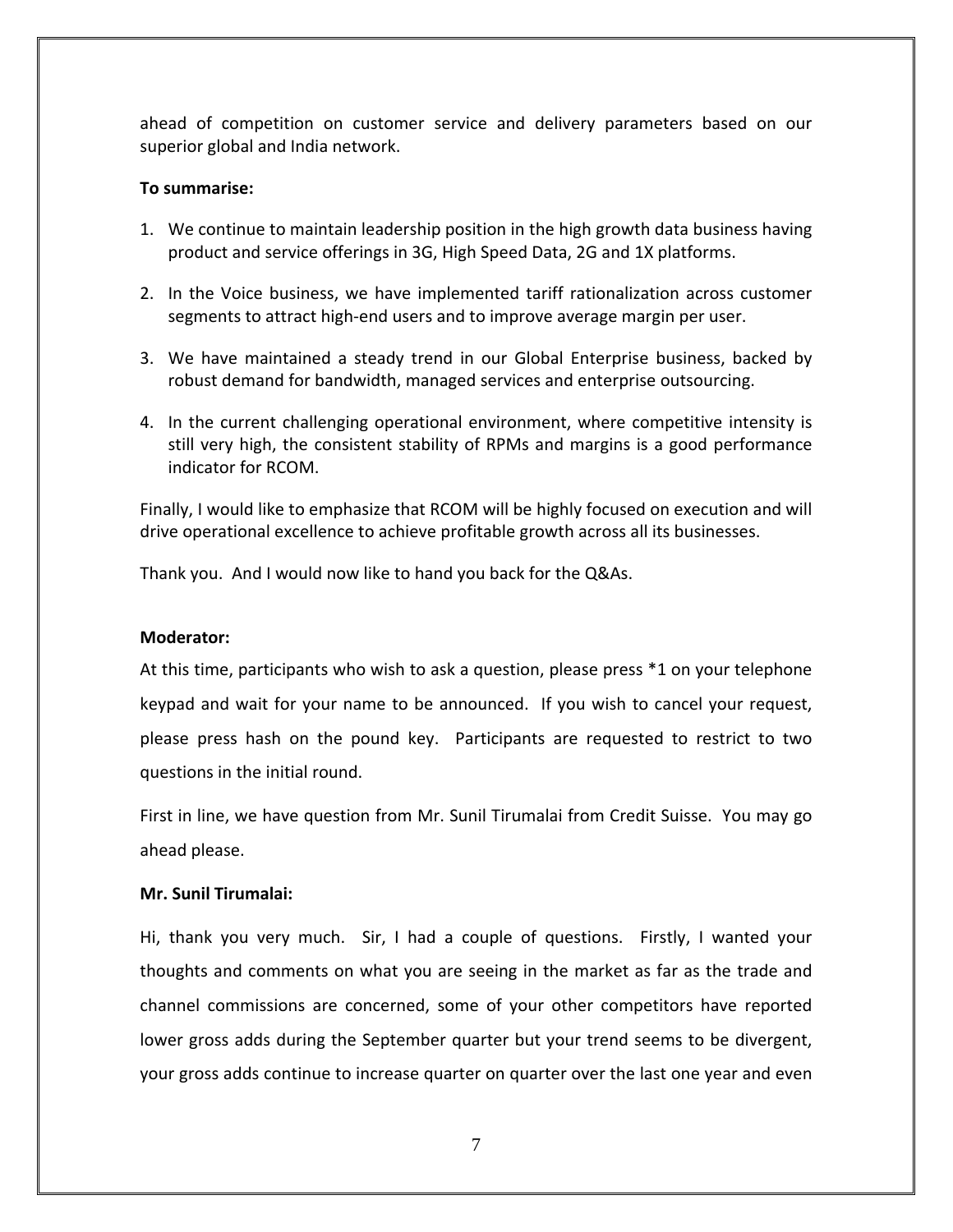in the September quarter; are you also seeing any reducing pressure on channel commission and how are you reacting to it?

#### **Mr. Gurdeep Singh:**

Well, we had only intensified our distribution activities in the last quarter in line with our differentiated approach on 900 MHz circles, Metros, and the new 1800 MHz circles. The growth in acquisitions that you see is coming on the back of on‐ground efficiencies of good quality acquisitions, and we are seeing its corresponding impact on our pulsing base and the growth in the VLR. So, we have done rationalization of retail margins to suit our various markets because there is no one‐size‐fits‐all that we are working with any longer.

#### **Mr. Sunil Tirumalai:**

Okay, just to clarify over there, should I take it that you have also on a nationwide basis reduced your retail margins?

#### **Mr. Gurdeep Singh:**

We have rationalized between our 900MHz, Metro markets, and the 1800 MHz circles. So, depending on our market share and the position in the market, we have adopted a horses‐for‐courses strategy.

## **Mr. Sunil Tirumalai:**

Okay. Sir, the other thing was just on the cash flow statement in the quarterly report, I am just trying to understand what is in the purchase of plant and equipment line which has shot up significantly?

#### **Mr. Manikantan Iyer:**

The Capex in the quarter is around Rs. 400 crores, which is pertaining to mainly on GEBU, that is Global Business Unit, and minor Capex from wireless segment, because major intensity of wireless segment Capex is already over.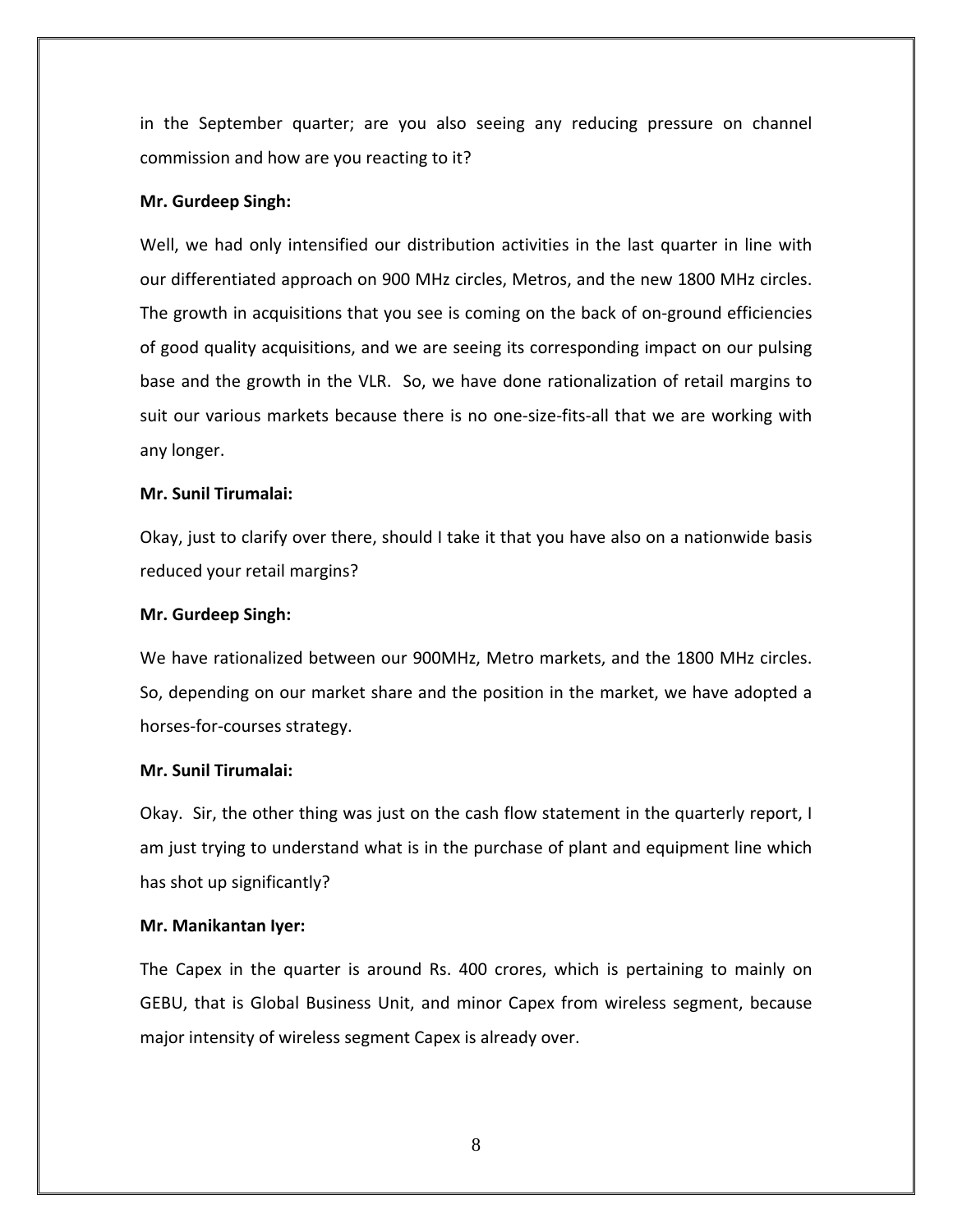### **Mr. Sunil Tirumalai:**

Yes, but in the cash flow statement you have a much larger number in the purchase of plant and equipment line.

#### **Mr. Arvind Narang:**

The cash flow and the balance sheet are differently prepared. One is on accrual basis, and the cash flow is as per the accounting standard AS‐3 format. Both are not actually comparable. So, if you are looking at the number for the quarter in terms of the investment or the Capex, Rs. 420 crore is the right number, but capex in the cash flow is based on certain other payouts which happened in this quarter based on the earlier transactions. So, these two numbers will never be similar because one is on the accrual basis and another is on actual cash basis.

#### **Mr. Sunil Tirumalai:**

Okay. Sir, and finally, I just wanted your comment on yesterdays cabinet decision on the one‐time spectrum fee.

#### **Mr. Gurdeep Singh:**

Well, we are still awaiting the details on the one-time charge, until we have that it will be difficult to comment, but we also note from the media reports that the CDMA one time charge case has been referred back to the DOT. We will be more than happy to engage with DOT to figure out the way forward on the CDMA since there are no takers and bidders and the price is not yet established.

#### **Mr. Sunil Tirumalai:**

Okay. Thank you sir, I will come back later for questions.

### **Mr. Gurdeep Singh:**

Thanks.

### **Operator:**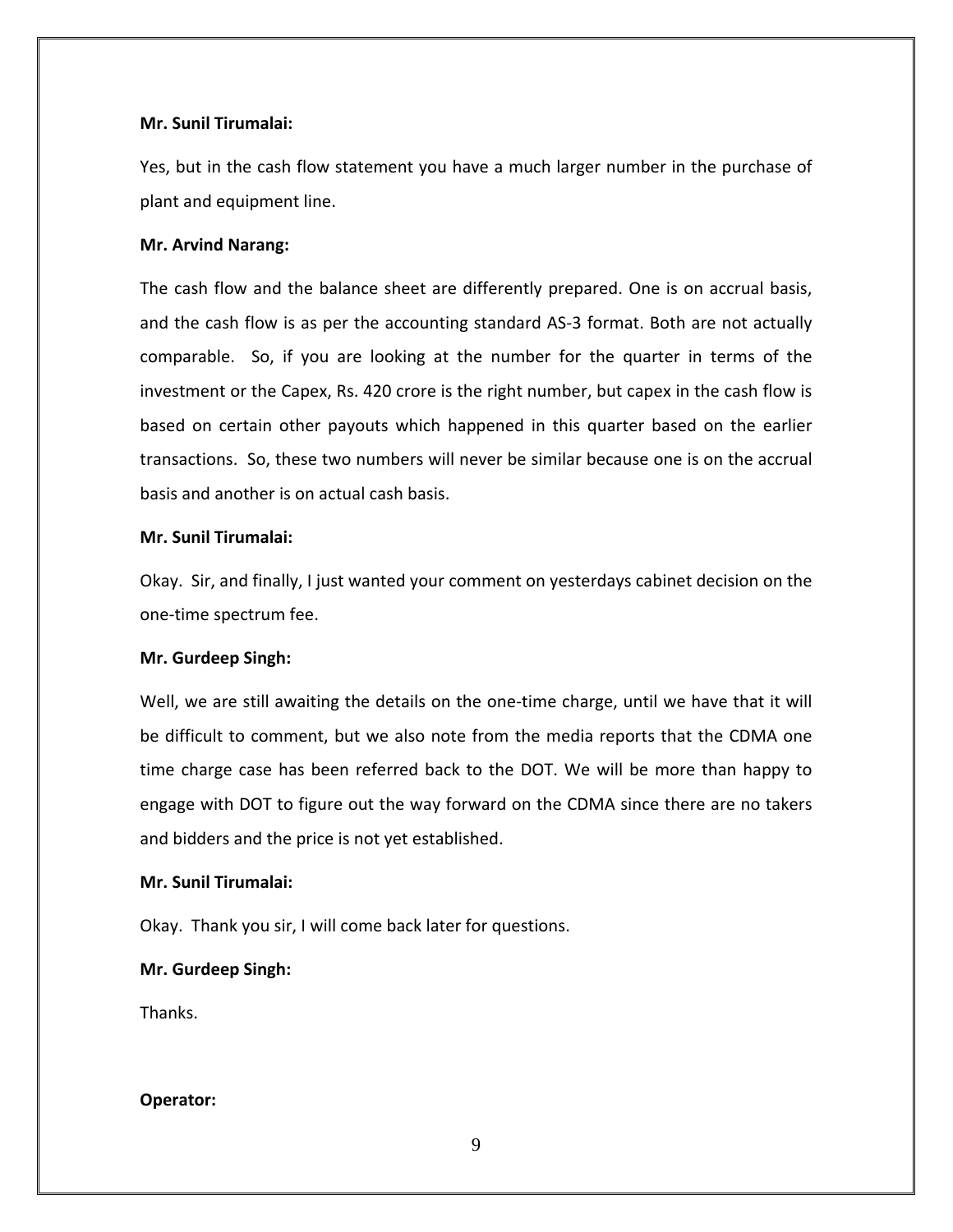Thank you Mr. Sunil. Next question comes from Mr. Srinivas Rao from Deutsche Bank. You may go ahead please.

#### **Mr. Srinivas Rao:**

Yes, Sir, thank you very much. Just wanted to get your feedback. You have started giving the metrics on data. So, exactly how are things, I know it is nascent, but what is your view on the growth of data from now on?

#### **Mr. Gurdeep Singh:**

Well, we are very bullish on the data prospects. As I just stated that we see this market moving seven‐fold between now and the next five years and we already are a leader in the data space and we are clearly focusing on getting at 25% of our revenues from this market. This is largely coming on the back of two factors, the on‐boarding of smart phones: we are observing a dramatic increase month on month. This is to do with the overall ecosystem of devices, lowering of the prices, encouraging consumers to go in for 3G enabled phones, and over a period of time we are beginning to see an off‐take on the video downloads. So I think the 3G smartphone and the video downloads are the two driving factors currently that we see.

#### **Mr. Srinivas Rao:**

And sir just to clarify, your data usage per customer is both 2G plus 3G, right?

#### **Mr. Gurdeep Singh:**

Yes.

#### **Mr. Srinivas Rao :**

Okay. How has your legacy CDMA business performed, over the last four quarters not just this quarter, just to get a sense of where the business is?

#### **Mr. Gurdeep Singh:**

Okay, number one, our GSM business continues to grow exponentially. It is doing extremely well at this moment. However, as all of us are aware that CDMA ecosystem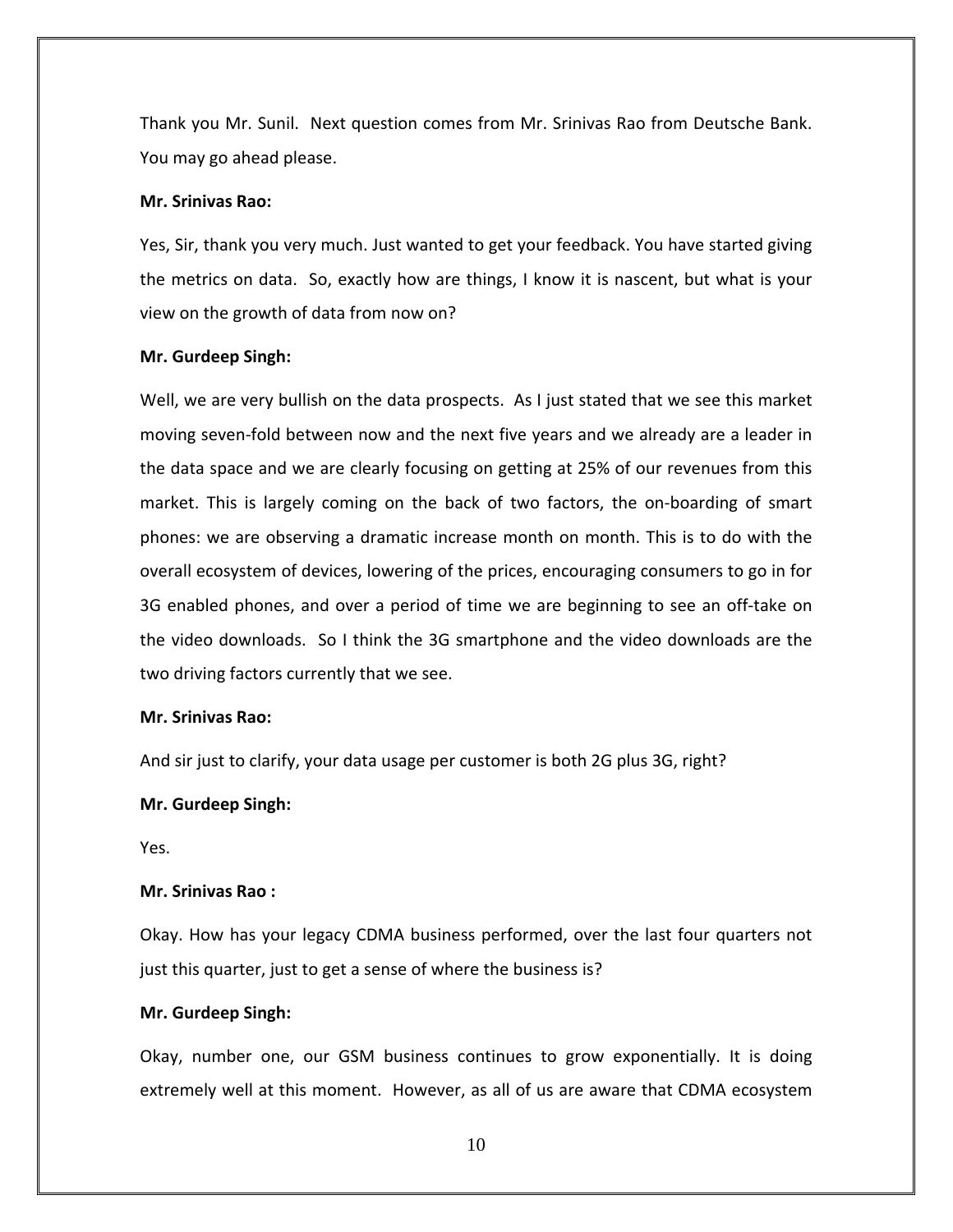until about some time back was a bit stressed because of the drying up of the handsets in the market. Over the last couple of months we have seen more and more handsets coming into the ecosystem. We have brought in proprietary handsets in collaboration with Samsung. We are also actively engaged with other device makers to bring in the smartphones in CDMA. Dongles anyway continue to be attractive and competitively priced in the segment. We believe that going forward the ecosystem in devices on CDMA will begin to look healthy and hence we are very hopeful that this business which was bit under stress will now move into a comfort zone.

#### **Mr. Srinivas Rao :**

Thanks, this is helpful. I will come back if I have questions.

#### **Operator:**

Thank you Mr. Srinivas. Next question comes from Ms. Reena Verma from Merrill Lynch. You may go ahead please.

#### **Ms. Reena Verma:**

Yes, hi. Good afternoon and thank you for the call.

#### **Mr. Gurdeep Singh:**

Good afternoon.

#### **Ms. Reena Verma:**

I have a few questions please. Firstly, just on the house-keeping side, I wanted a few clarifications. The drop in your network cost, the rise in interest, and the swing in others, if you can please throw some light in terms of what is going on there?

And my second question is with regard to the GSM growth strategy. This is the first time that I am hearing of a strategy where segmentation is done by spectrum. Can you just share some insights into what kind of growth differential you see when you say that you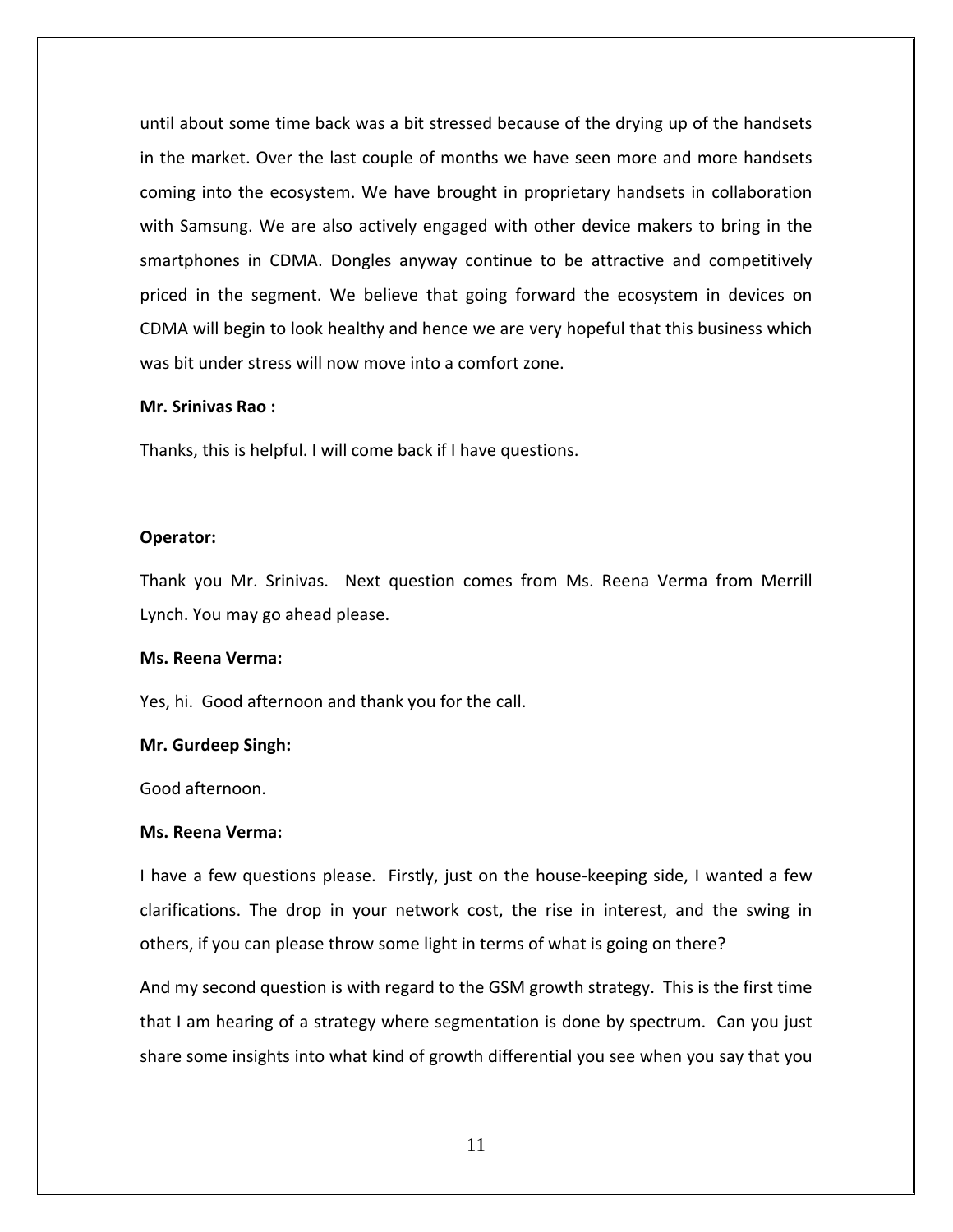have a different strategy for 900 MHz, different for 1800 MHz? What really are you thinking in terms of how the growth will vary depending on spectrum? Thank you.

#### **Mr. Gurdeep Singh:**

Thanks for your questions. I will answer the later one now, and later I will ask my colleague Arvind to talk about network and the other questions.

First, it is very important to understand that 900 MHz circles are now about 8 to 10 years old. They are well entrenched in terms of this distribution reach and the network reach. These were the businesses which came up at a time when we did not have a pan India presence. Second is, we had 14 circles which were rolled out between 2008 and 2010. They are relatively new, and they have a different market position, even though we have been in those businesses in those circles through the CDMA business. So, it was very important to look at our position of strength versus our position of entry and design the go‐to‐market strategy. For example, we would certainly behave like a leader in a market like 900 MHz. We would certainly get aggressive into the markets in the Metros where because we did not have a GSM you had a high value customer or a mid value customers residing with the old players. So we would then get into or which is what we have done is to design strategies to how to garner that share. That is why you see us launching things like unlimited postpaid plan and all share postpaid plan, making us the third telco in the world to launch that. When it comes to 1800 MHz, certainly when you enter at a position of being sixth or seventh in the rank of revenue market share, your go‐to‐market strategies need to be like a new player on the horizon, even though we have been there in those businesses through CDMA. So, while we leverage the CDMA strength, we continue to play in the space of GSM as an aggressive new operator. So, that is the fundamental reason for crafting out differentiated strategies differential to the market, because we truly believe that one size does not fit all.

#### **Ms. Reena Verma:**

Thank you very much sir. May I just quickly follow up on that, the revenue per minute (RPM) trend in the 900 MHz versus the 1800 MHz circles, , is it similar or are you seeing

12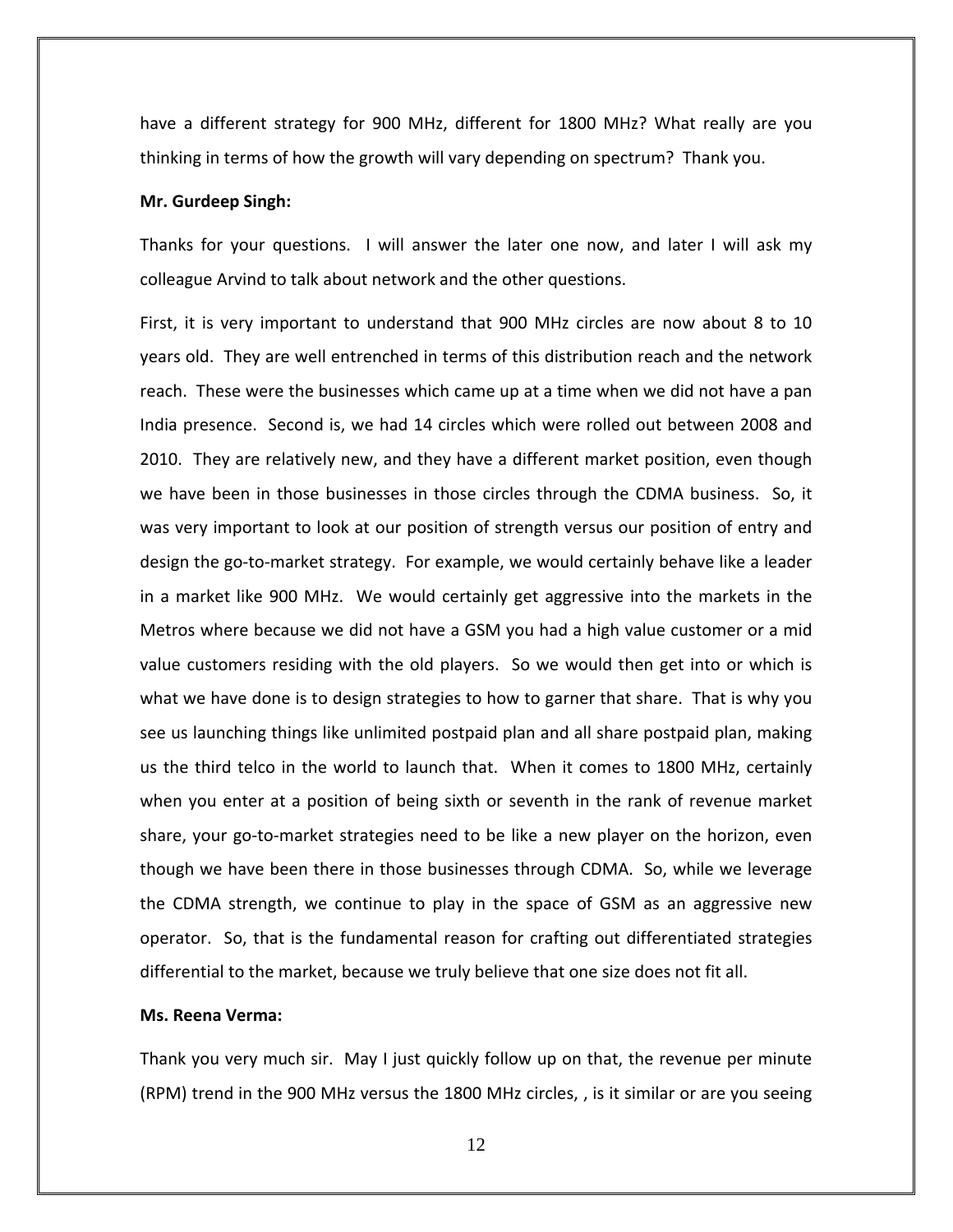big differences, and how did customers react to the tariff hike especially in 1800 MHz circle?

### **Mr. Gurdeep Singh:**

Well, as I just said that when you move away from a leadership position to an aggressive incumbent, naturally you will have a differential of rate per minute. So, I am not able to share with you exactly what the nuances are, but the current RPM that you see is the weighted average of all the three geographies and data business. At the end of the day the job for us is to how do we optimize the rate per minute between geographies and markets and still stay healthy on profitable grounds.

### **Ms. Reena Verma:**

Thank you.

### **Mr. Gurdeep Singh:**

On the other question I am asking my colleague Arvind to answer to you.

#### **Ms. Reena Verma:**

Sure, thank you.

### **Mr. Arvind Narang:**

Reena, the network cost is down by Rs. 227 crores due to certain corrections made on the actual payout basis. Reduction is also achieved due to implementation of significant amount of sites on State Electricity Boards, especially in the Central and Northern India. On an annualized basis this shall remain around Rs. 6,600 crores.

### **Ms. Reena Verma:**

Arvind, what do you mean by correction in actual payout basis?

### **Mr. Arvind Narang:**

If you look at the trend, for example over the last 8 to 10 quarters, you will find that our average network cost is in the range of around Rs. 1,500 to Rs. 1,600 crores. It has gone up sometimes towards the end of the year. I have mentioned in the previous calls the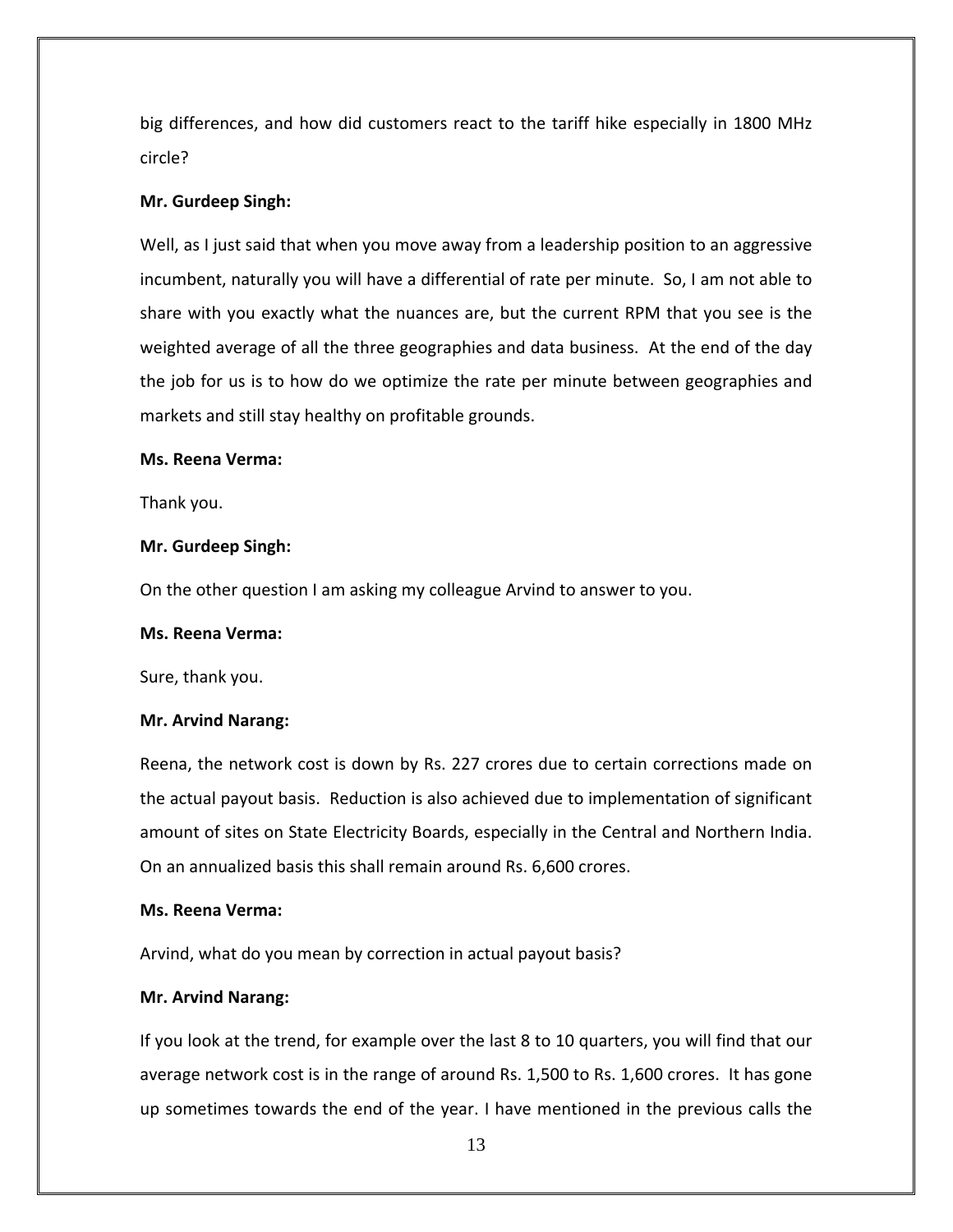rationale behind the payment made especially to some vendors or partners at the end of the year. But on an annualized basis the network cost shall remain in the range of around Rs. 6,600 crores.

### **Ms. Reena Verma:**

Okay.

# **Mr. Arvind Narang:**

Coming to your second question on the interest cost which has gone up by Rs. 40 crores from Rs. 553 crores to Rs. 593 crores. The minor increase is in the net interest cost. Our average cost of debt still remains in the range of around 6%. The slight increase is due to certain pending processing charges on our fund based and non‐fund based credit limits, which got paid out. And if you look at even in the Q4, you know the net finance charges were in the same range and the debt levels are also similar.

# **Ms. Reena Verma:**

So, this is a one‐off, the processing fee?

# **Mr. Arvind Narang:**

Yes.

# **Ms. Reena Verma:**

In your segment classification, why has the Others EBIDTA loss dropped from Rs. 145 crores to Rs. 104 crores.

# **Mr. Arvind Narang:**

It is actually improvement of EBIDTA from negative 145 to 104, so we are able to manage the cost well on that front. So, it is actually an improvement.

# **Ms. Reena Verma:**

Yes, but led by what please, what does that refer to, what part of the business?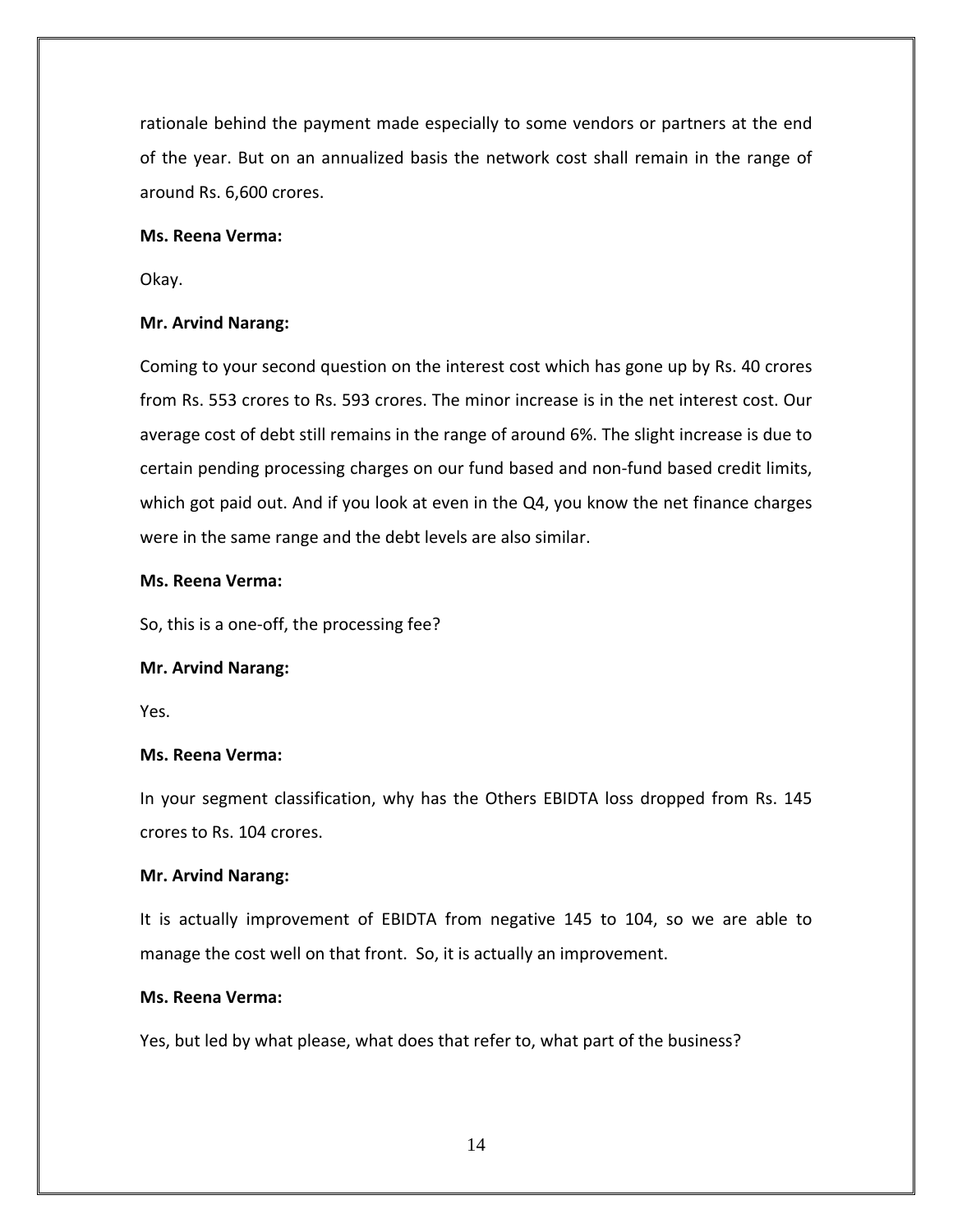### **Mr. Arvind Narang:**

If you look at the Others segment, both the income and the expense, have marginally reduced in terms of the absolute value of Rs. 24 crores in the revenues, while there is a larger saving on the cost side by Rs. 65 crores achieved through the operational efficienciespertaining to the retail stores that we have, Reliance World stores and some of our smaller business unit like the Reliance Tech Services

#### **Ms. Reena Verma:**

Okay, thank you very much.

### **Mr. Gurdeep Singh:**

Thank you.

### **Operator:**

Thank you madam. Next question comes from Mr. Anirban Roy from Morgan Stanley. You may go ahead please.

### **Mr. Anirban Roy:**

Thank you for the opportunity. Just a couple of quick questions. Sir, I just wanted to have an idea on the tax rate for the year and what exactly happened to the tax this quarter.

And my second question would be more of a house keeping one. If you could share with us 3G ARPUs or any other data points apart from subs, and if you could give us a breakup of the data and VAS that you talked about, which is 20.8% of your revenues into anything apart from data or SMS or ring tone. Thanks.

### **Mr. Gurdeep Singh:**

I will answer the second question first and let my colleague Arvind and Manikantan answer the other ones that you asked on the tax.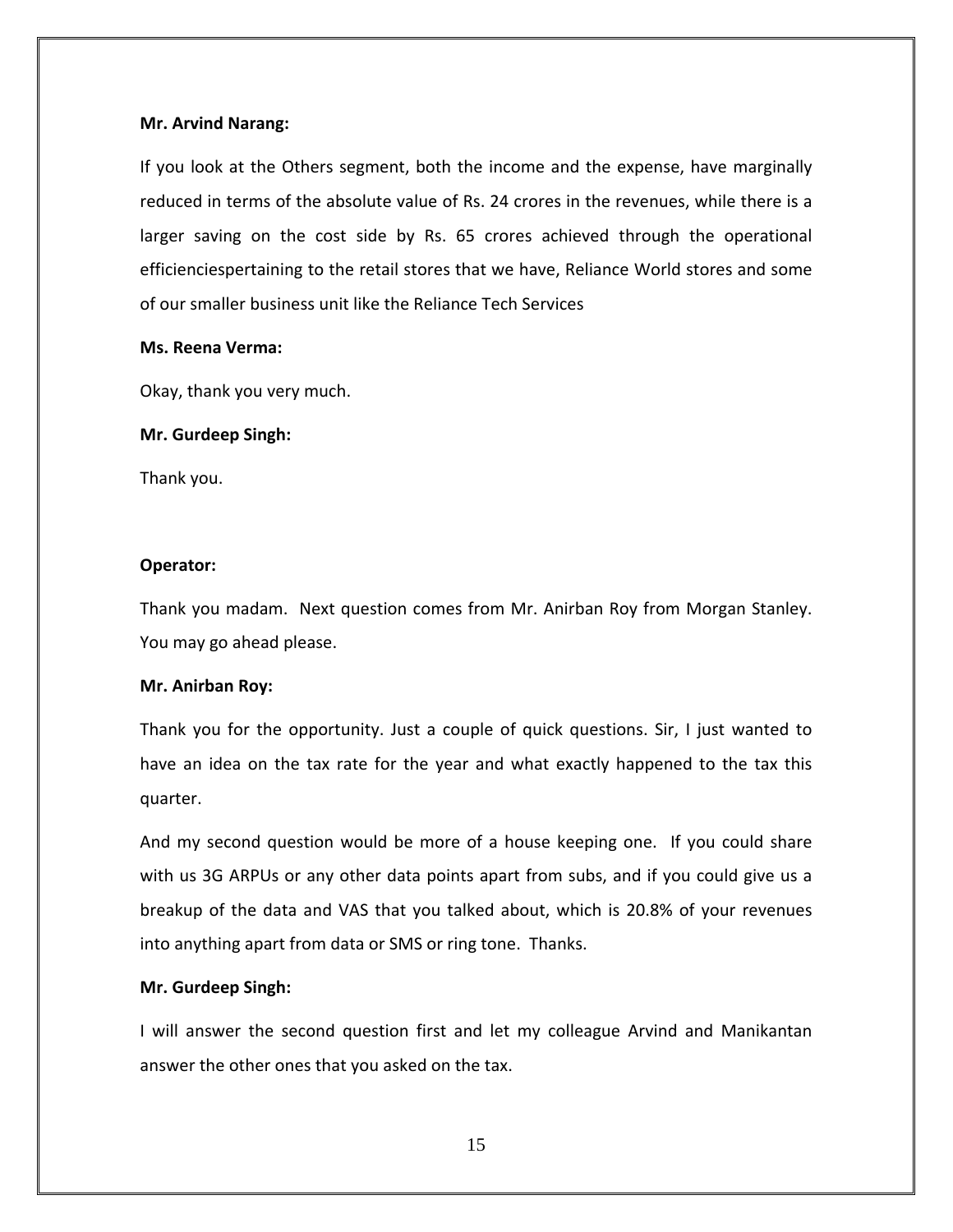At this point in time, we continue to give the figures only on the non‐voice and voice. Our non‐voice contribution to mobile revenues is 20.8% versus 20.2% in the previous quarter. Coming to 3G customers, the current statistics that we are able to share with you is of the subscribers which are 4.8 million, and the average usage of the overall data customers is 232 MB.

### **Mr. Arvind Narang:**

We still have the tax holiday under  $80(i)(a)$  which we continue to have for some more time. But, we do not provide tax guidance.

### **Mr. Anirban Roy:**

And how long will that tax holiday be for sir?

### **Mr. Arvind Narang:**

At least for the next few years, at least 2 to 3 years.

### **Mr. Anirban Roy:**

Okay, thanks sir.

# **Operator:**

Thank you sir. Next question comes from Mr. Shobit Khare from Motilal Oswal. You may go ahead please.

# **Mr. Shobit Khare:**

Sir, good afternoon and thanks for the opportunity. First question is on revenue per minute (RPM). Sir, we have seen it being stable for the last two years or so and we have also taken significant prepaid tariff increase. So, should we see improvement and what could be the quantum of improvement because of the tariff increases that you have taken?

And my second question is on the channel commissions, RCOM has not seen the kind of savings which its competitors have reported. So, what is the reason for that?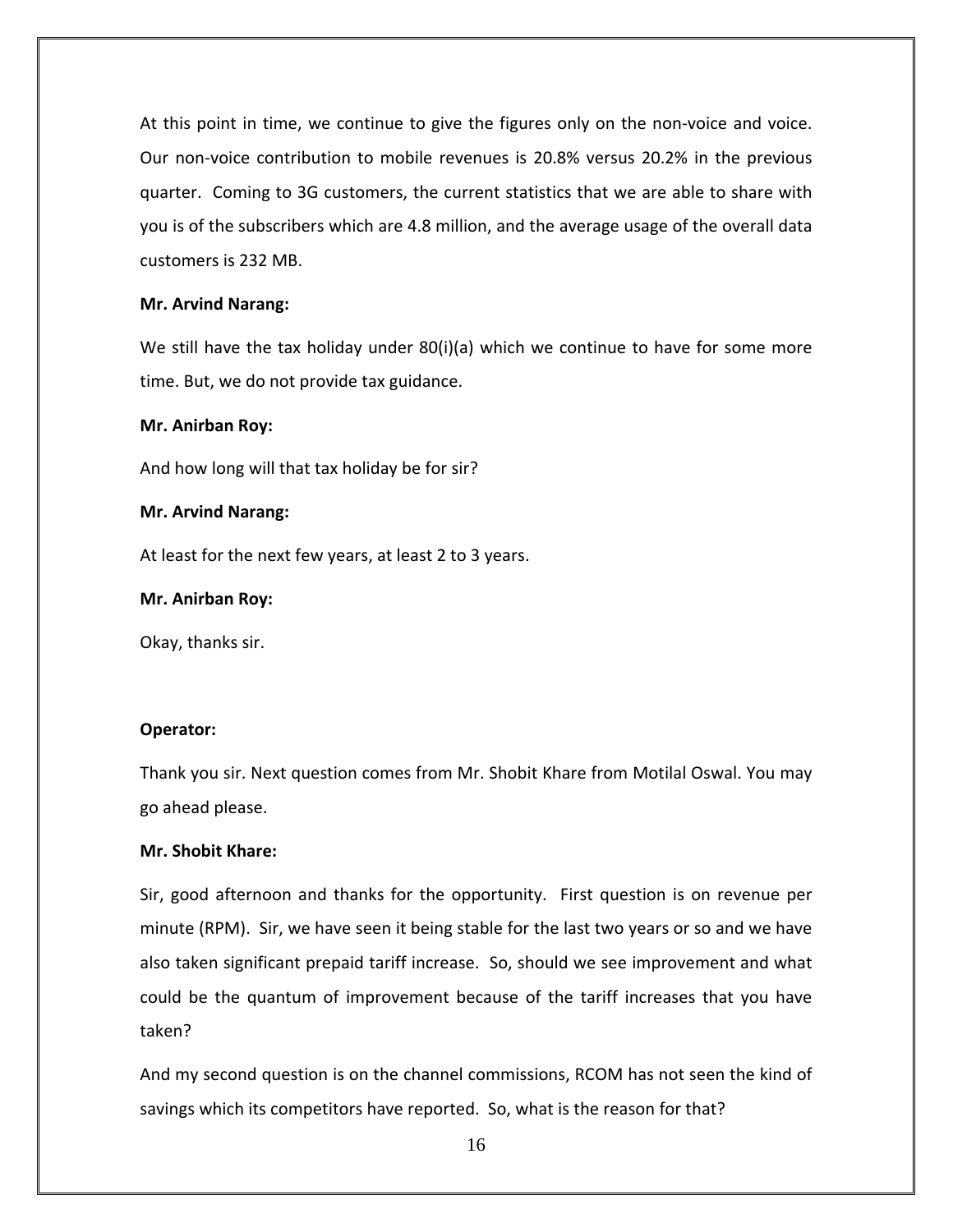#### **Mr. Arvind Narang:**

Are you referring to the SG&A costs?

### **Mr. Shobit Khare:**

Yes, Arvind.

#### **Mr. Arvind Narang:**

The savings are similar to what you have seen in the results of other operators. The difference is that in the case of RCOM there was an additional expense which happened related to the T20 World Cup where we were one of the main sponsors in that. This has to some extent increased the SG&A costs but it is a one time impact. Largely the savings are on the Sales & Distribution side.

#### **Mr. Shobit Khare:**

Okay, got it Sir.

### **Mr. Gurdeep Singh:**

Coming to the tariff thing, as you will recollect we moved tariffs up from 1.2 paisa per second to 1.5 paisa per second. Last time we had said that we will implement this across the country by end of October which we have done. So, all our newly acquired customers are under 1.5 paisa per second rack rate. We had also said that as and when current customers' existing base starts exhausting, the validity of the current tariffs, we will continue to move them, which we are doing diligently. And about 5 to 6% of the consumers of existing base are moving into the new rack rate. In correspondence to the rack rate we have also revised tariffs and the price of the tariff vouchers which is what we call as rate cutters in the market to make sure that the implementation is holistic. Over the next 4 or 5 months, we hope to complete this exercise and we should be able to see a complete impact or a full impact of this price shift in the first quarter of the next financial year. Having said that, we see a cost push coming on the back of one time charge, re‐farming, and SUC going forward, and we see the tariffs hardening further,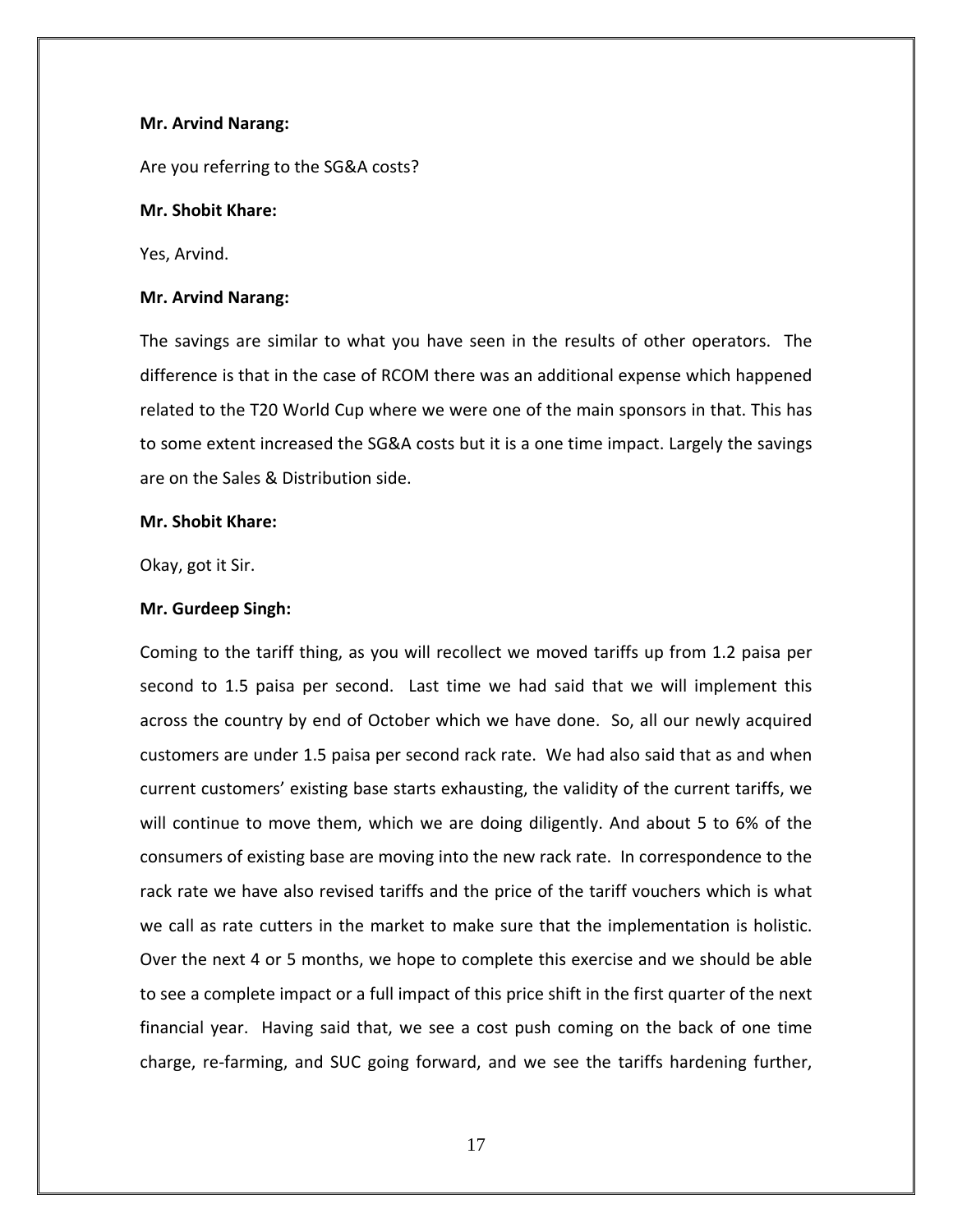and we will not be surprised if we have to resort to tariff hike at least on 2 or 3 occasions in the next 12 to 18 months.

#### **Mr. Shobit Khare:**

Sir, you have also introduced some new plans in the post paid. So, whatever steps RCOM has taken, would it be fair to assume that there would be RPM accretion over the next two quarters assuming that the current environment remains and there are no further hikes?

#### **Mr. Gurdeep Singh:**

As I said that we do see the tariffs hardening in the future, all our actions are towards making the business more sustainable because the current tariffs are surely not sustainable. Hence, it is fair to assume that there will be hardening of the RPM. The quantum of that will depend upon how many of the customers we are able to migrate, and what is the price elasticity to the consumption. I am glad to share that so far we have not seen any price elasticity to the consumption. So, we are fairly optimistic that RPMs will head northward in the future.

#### **Mr. Shobit Khare:**

Okay sir. Sir if I could ask one more question for Arvind. Sir, I just wanted to understand the increase in working capital for the last two quarters, we have seen a significant increase there. So, just wanted to understand what is driving this increase?

#### **Mr. Arvind Narang:**

The working capital in this quarter has actually redcued. This is mainly due to the movement in the current liabilities which has reduced the working capital. Actually this has come down in this quarter if you look at the cash flow statement. So, if you recollect even the last quarter's call where I had mentioned the rationale for increasing in the current liabilities and the same logic applies and the current liabilities in this quarter has come down, which has reduced the working capital requirement in this quarter.

18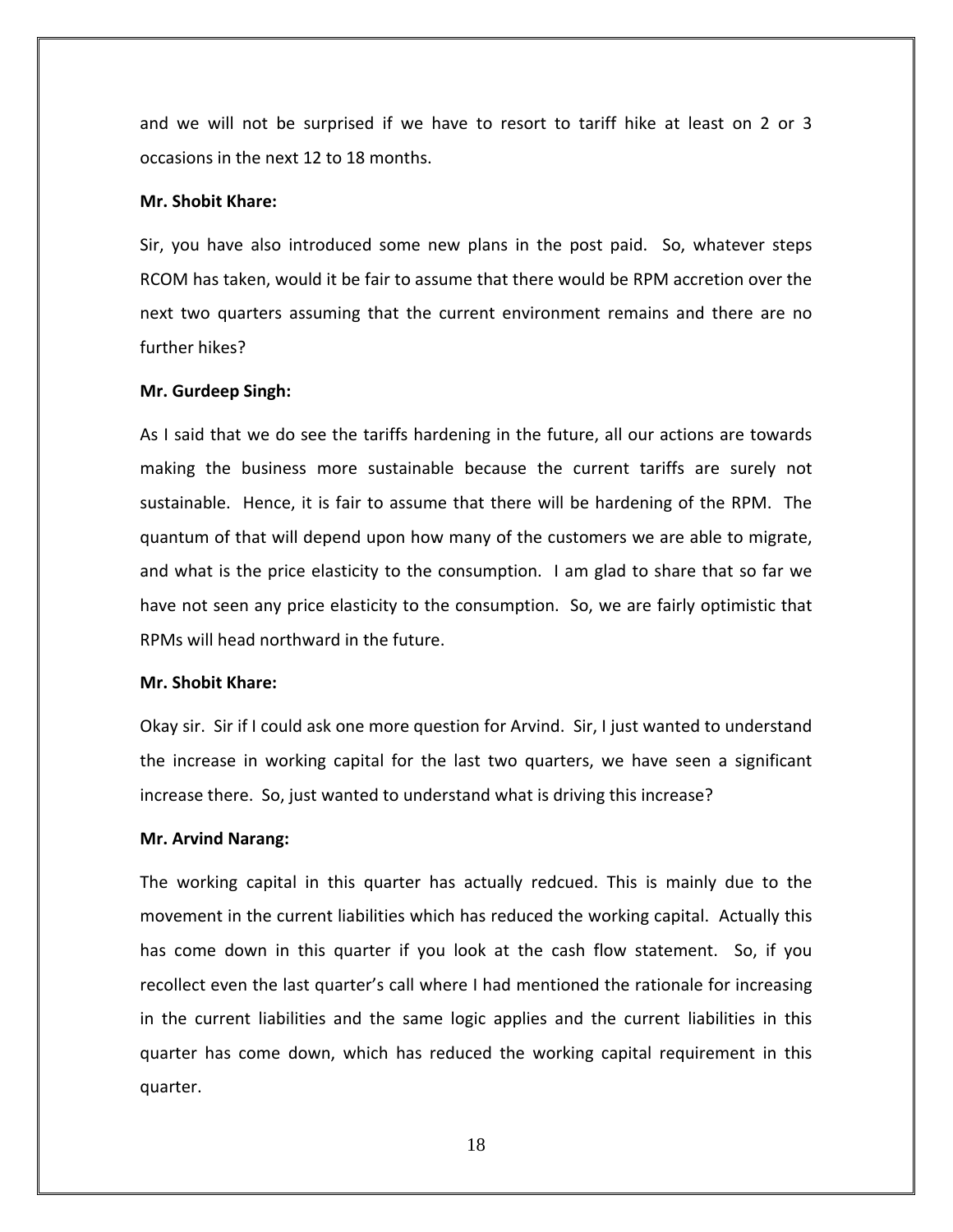### **Mr. Shobit Khare:**

Okay. So Sir, this is pertaining to what, is it vendor payments and would we see more reduction in current liabilities going forward?

#### **Mr. Arvind Narang:**

Yes, the opex creditors and some of the capital creditors.

#### **Mr. Shobit Khare:**

Okay sir, thanks a lot. All the best.

#### **Operator:**

Thank you sir. Next question comes from Mr. Rajiv Sharma from HSBC. You may go ahead please.

#### **Mr. Rajiv Sharma:**

Yes, Hi. Thanks for the opportunity. I have a couple of questions. First is on your license fees which has gone up this quarter by some 210 basis points, so just wanted to understand that apart from the move towards that 8% license fee what is the other thing which is driving this and how much has been impacted by the standard licenses which has been agreed?

Second is, I do not see any impact of seasonality in your minutes and also it suggests to me that the subscribers which have been churned, there was hardly any minutes coming from them. So, if you could share what were your gross additions, then I will be better placed to understand or capture this trend on an overall basis.

### **Mr. Gurdeep Singh:**

Thanks Rajiv. To answer your question on minutes, our minutes quarter‐on‐quarter have declined to 102.5 billion versus 105 billion in the previous quarter. Our impact on the seasonality is little less than that of the peers, the fundamental reason being that we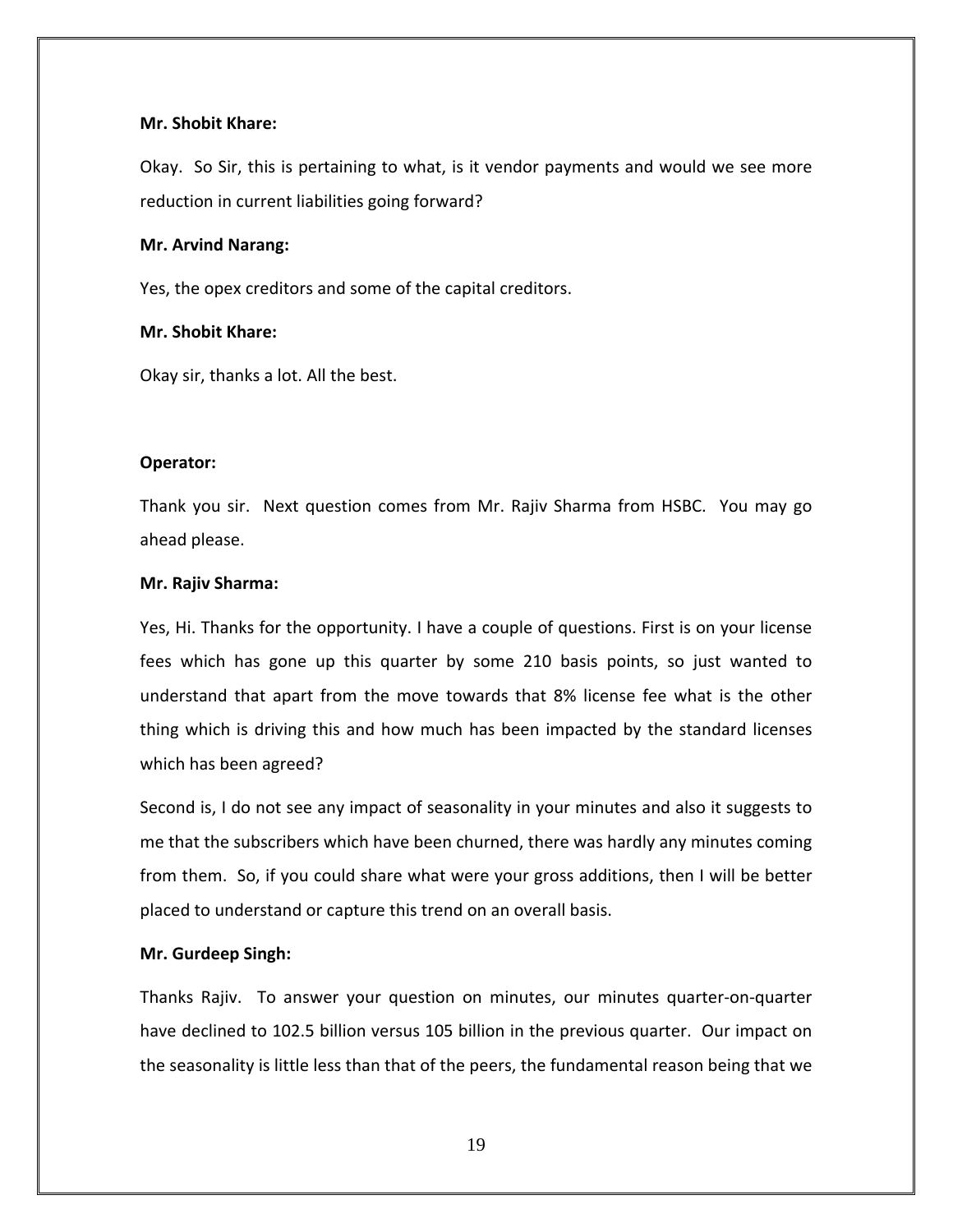have stepped up our extraction at the market place by adopting horses‐for‐courses strategy which is beginning to pay, that is number one.

On the question of the churn customers, these were the customers who were hopping between us and the other operators. We looked at their movement in the previous six months and when we found that they either do not carry any balance or are not using, we churned them out of the system. Hence there is negligible impact.

#### **Mr. Rajiv Sharma:**

So, will your earlier churn rate which used to be around 4% and 5%, prevail? After this clean up will the churn rate, which shot up to 10% this quarter, go down because those hoppers have been transitioned out? Will this now come down to 1 or 2%, or what is the trend you are seeing in the two months of this quarter?

#### **Mr. Gurdeep Singh:**

This is a one off that you saw of 10%, because of the clean‐up to free up the numbering resource by deactivating the inactive customers. But going forward, we see it to be in the region of about 4‐5%.

#### **Mr. Rajiv Sharma:**

Despite the clean up?

### **Mr. Gurdeep Singh:**

Yes. This fundamentally Rajiv is because we still have 14 circles where our cumulative market share in GSM space is pretty low, so we continue to be aggressive and we need to ensure that we continue to get lot more customers on‐boarded even though we make effort to retain them post 90 days. But I guess this will continue for at least a quarter or two before we stabilize to a fair share.

#### **Mr. Rajiv Sharma:**

And what has been your gross rate, just roughly on a national basis?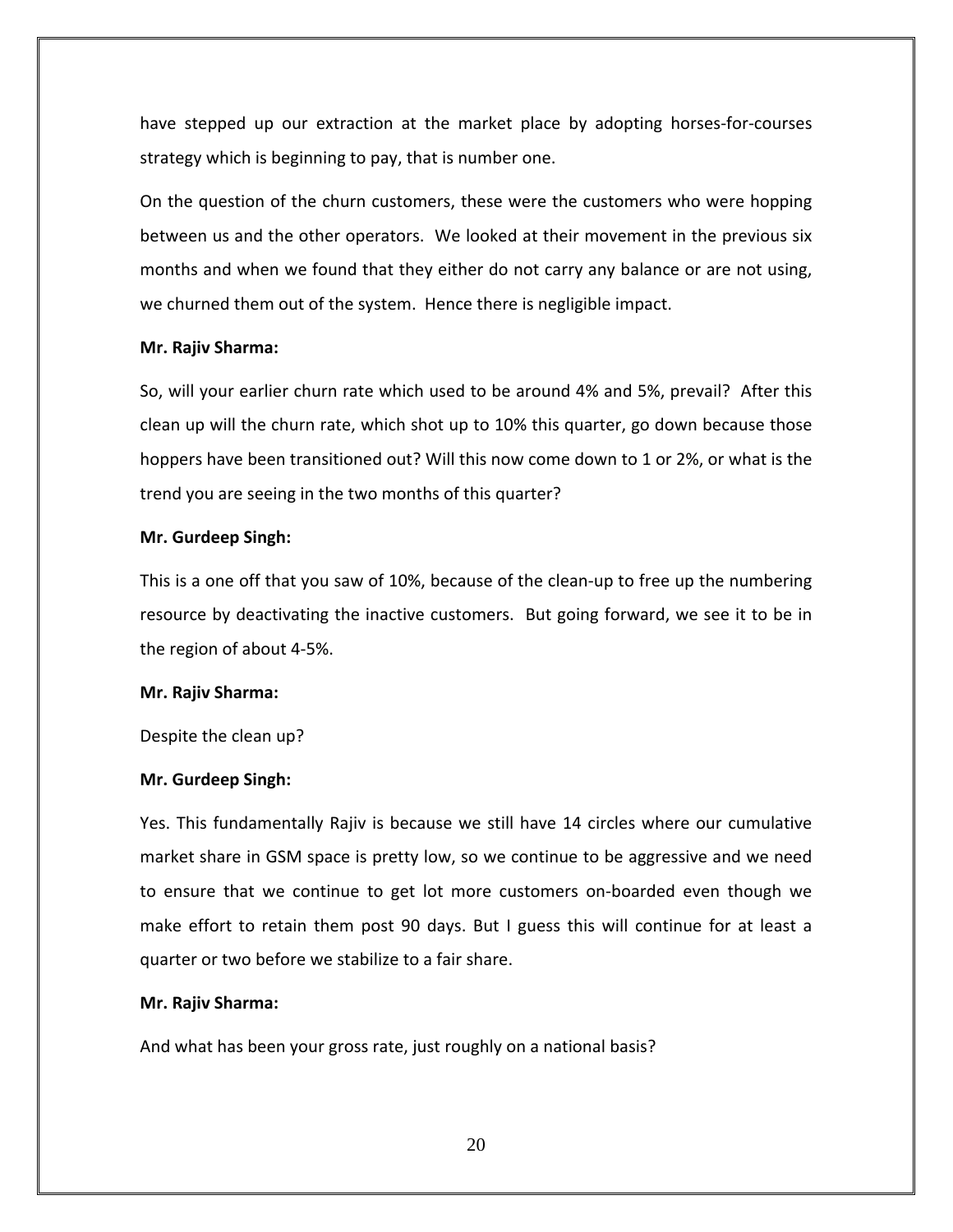### **Mr. Gurdeep Singh:**

Gross additions you are saying?

## **Mr. Rajiv Sharma:**

Yes.

## **Mr. Gurdeep Singh:**

It is something that I will not be able to share.

### **Mr. Rajiv Sharma:**

Okay. And what has been the reaction by competition in markets like Gujarat and Bihar where you hike tariffs. How has the competition behaved in these markets, any change you see from them so far?

### **Mr. Gurdeep Singh:**

Well, you and I read the similar media. If you look at some of the competitions and visit their web sites then they too have began to selectively move the prices up. However, as I said last time, we are very clearly focused on delivering quality, service, and experience to our consumers, and do not wish the price to be the only reason for them to be with us. So, now we are moving towards a value for money as a proposition rather than pricing as the only proposition, and we have begun to craft our own strategy, be it 900 MHz, be it Metros, or be it 1800 MHz.

### **Mr. Rajiv Sharma:**

And your prepaid subscriber proportion has come down by 40 basis points. Is this because of the new plans you launched on post paid, you are already seeing some gain there?

# **Mr. Gurdeep Singh:**

I do not have the exact math, I may ask them to correct it. It is very early to see the postpaid impact on the composition shift because the acquisition numbers are far less than the overall subscriber base because of unlimited and All Share plans. However, the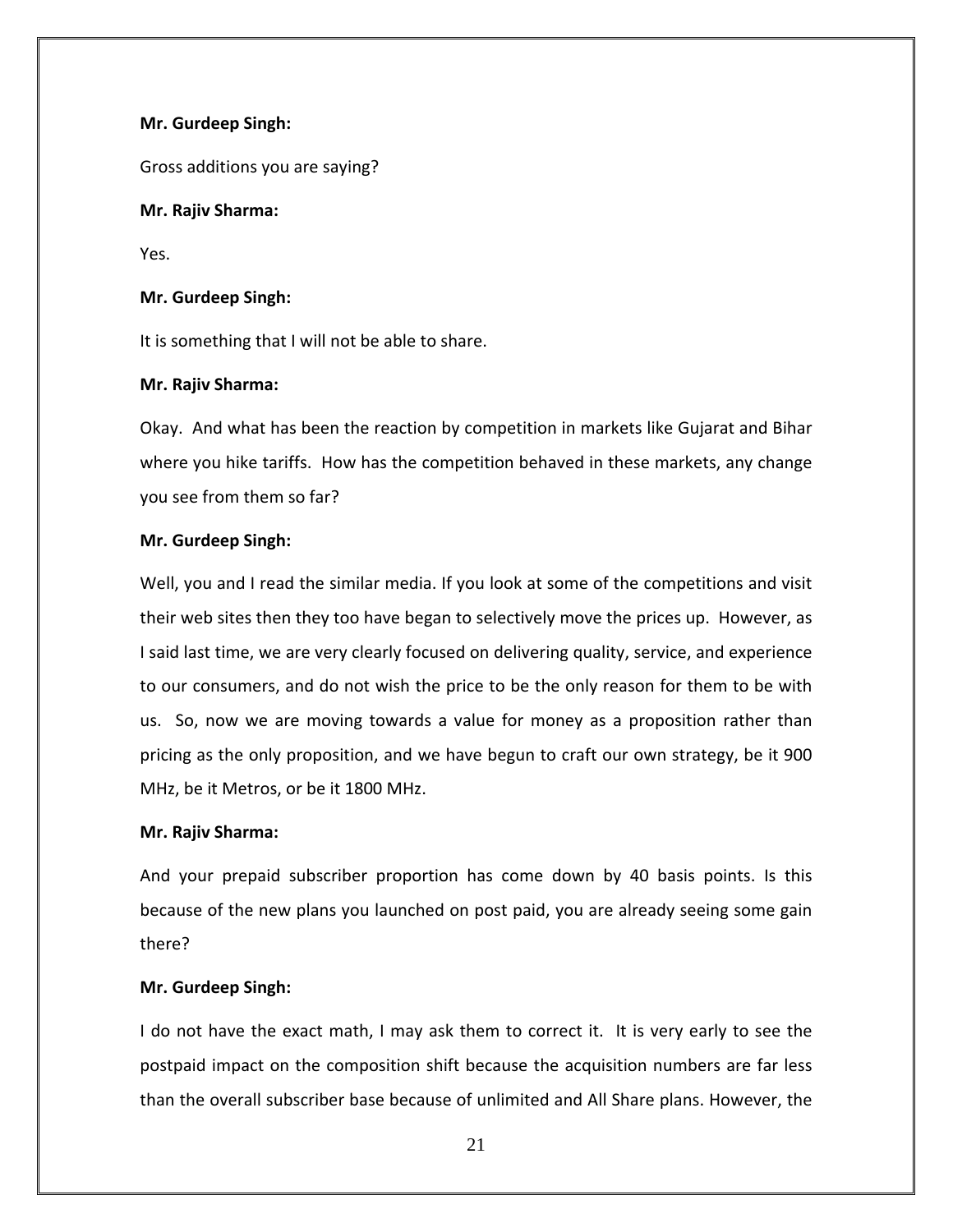trend lines are very encouraging, but I guess Rajiv, I am not sure, it could be because of the deactivation of the large customers that would have changed the ratios.

### **Mr. Rajiv Sharma:**

Okay. And one question I had on license fees for Arvind.

### **Mr. Arvind Narang:**

So, your question is on access charges and license fees?

### **Mr. Rajiv Sharma:**

Yes.

### **Mr. Arvind Narang:**

Access charges have gone up by Rs. 86 crores and license fee has gone up by Rs. 9 crores. The reason for access charges going up is basically due to reconciliation between the private operators for the IUC access charges. It is a one time provision. The license fee which has gone up by Rs. 9 crores is largely because of the NLD and ILD fees, the average license fee going up from 6% to 7% pertaining to the implementation of uniform license fee structure.

# **Mr. Rajiv Sharma:**

So, this Rs. 86 crores will not come in the next quarter, this is one off?

# **Mr. Arvind Narang:**

Yes, significant part is one‐off..

# **Mr. Rajiv Sharma:**

And what is the one off in your interest cost of Rs. 5,929 Mn?

# **Mr. Arvind Narang:**

Our cost of debt is in the range, of around 6%. The Rs. 40 crores increase in the interest cost is nominal and due to certain pending processing charges on certain fund‐based and non-fund-based credit limits. Like I earlier mentioned, if you look at the Q4FY12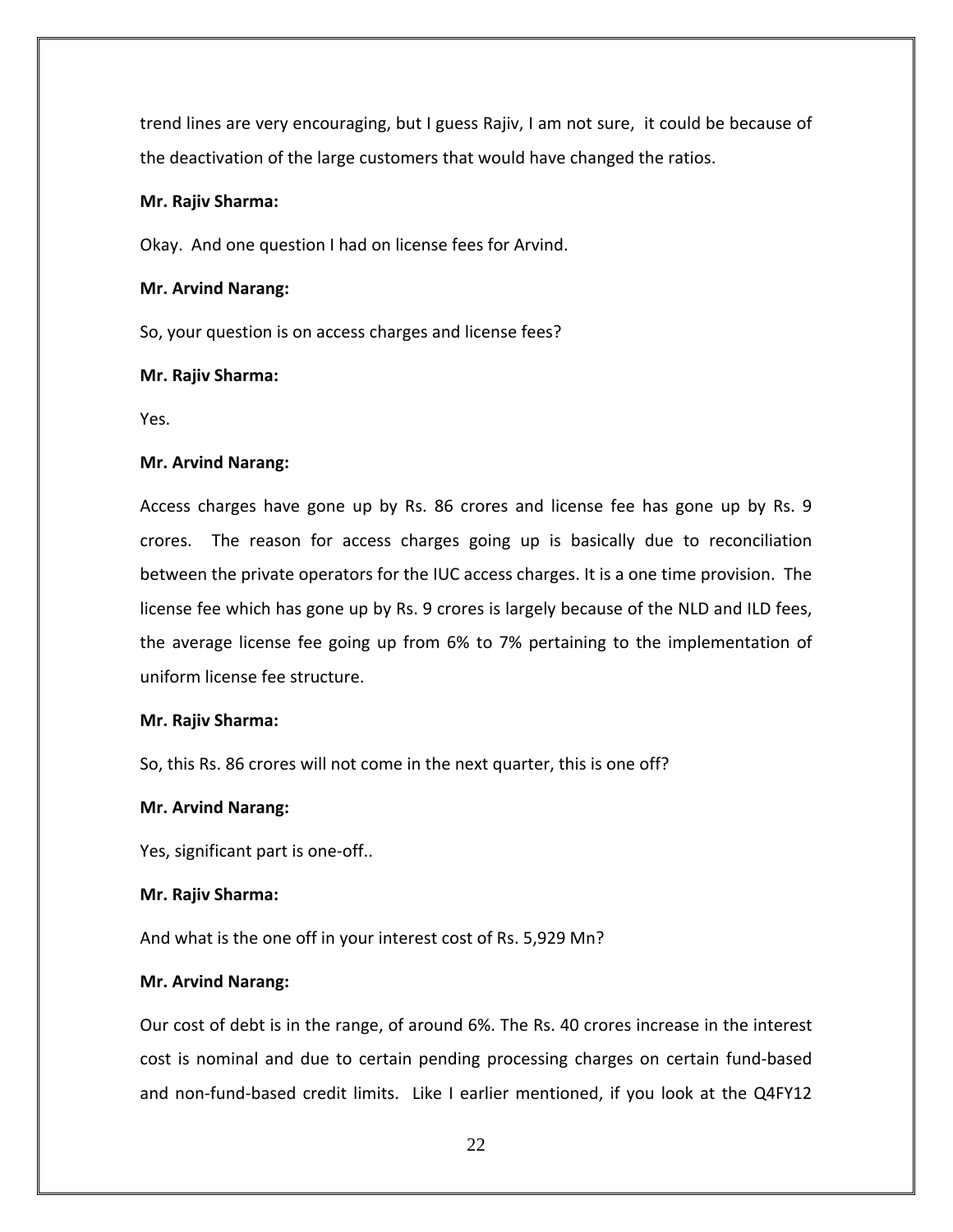finance charges, they are also at the same level, because the debt was also at the same level.

### **Mr. Rajiv Sharma:**

Okay. Thanks a lot and wish you all the best for coming quarters.

### **Mr. Gurdeep Singh:**

Thank you.

# **Operator:**

Thank you sir. Next question comes from Mr. Kunal Vora from BNP Paribas. You may go ahead please.

### **Mr. Kunal Vora:**

Thanks for the opportunity sir. The first question is on the tariffs. Sir, post the tariff increases, have you seen any impact on your gross additions sir, like it is a tariff sensitive market, so are you seeing any such impact in the market place?

### **Mr. Gurdeep Singh:**

Well, like I said last time that before we implemented the tariffs we did a pilot in few circles and we did not see any price elasticity, and we continue to see no price elasticity because of the price change.

# **Mr. Kunal Vora:**

Okay. But for your share of gross subscriber additions, has there been any impact post the tariff increase?

# **Mr. Gurdeep Singh:**

No, there is no impact. We continue to get our fair share in the industry.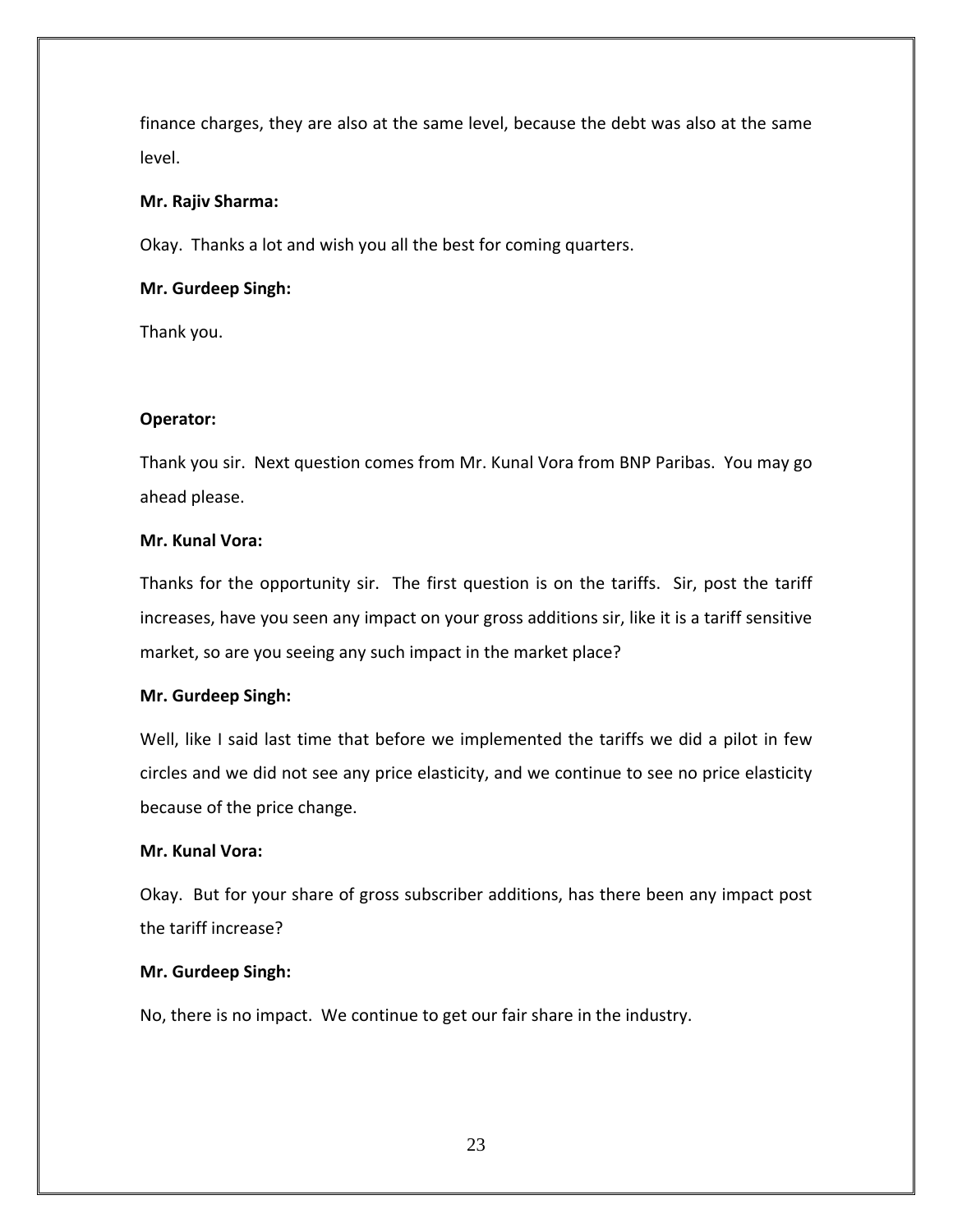#### **Mr. Kunal Vora:**

Sure, okay. The next question is on debt side. The debt continues to increase. Do you have any plans for fund raising or any strategic deals which we could see?

#### **Mr. Arvind Narang:**

Debt has gone up by only Rs. 242 crores. If you look at the quarterly report, the foreign currency loan is up by Rs. 407 crores and the rupee loan is repaid by Rs. 165 crores, so it is down to that extent, and the net impact on the gross debt is Rs. 242 crores. So, it is a very‐very marginal increase.

#### **Mr. Kunal Vora:**

But is the company comfortable with the current debt level or are there any plans to deleverage in the next six months to one year time frame?

#### **Mr. Gurdeep Singh:**

Well, there are plans to deleverage and reduce the debt level. We are looking for an opportune movement either through our flag IPO or through the sale of the tower assets or dilution in the tower assets.

### **Mr. Kunal Vora:**

Okay, great. Thank you sir. My question is answered.

### **Operator:**

Thank you sir. Next question comes from Mr. Sunil Tirumalai from Credit Suisse. You may go ahead please.

### **Mr. Sunil Tirumalai:**

Hi, thank you. Sir, I have a couple of follow‐up questions. Firstly, on the tariff hike that you said, you have hiked tariff from 1.2 paisa to 1.5 paisa, So, I wanted to understand what was your experience last year when you undertook a similar tariff hike from 1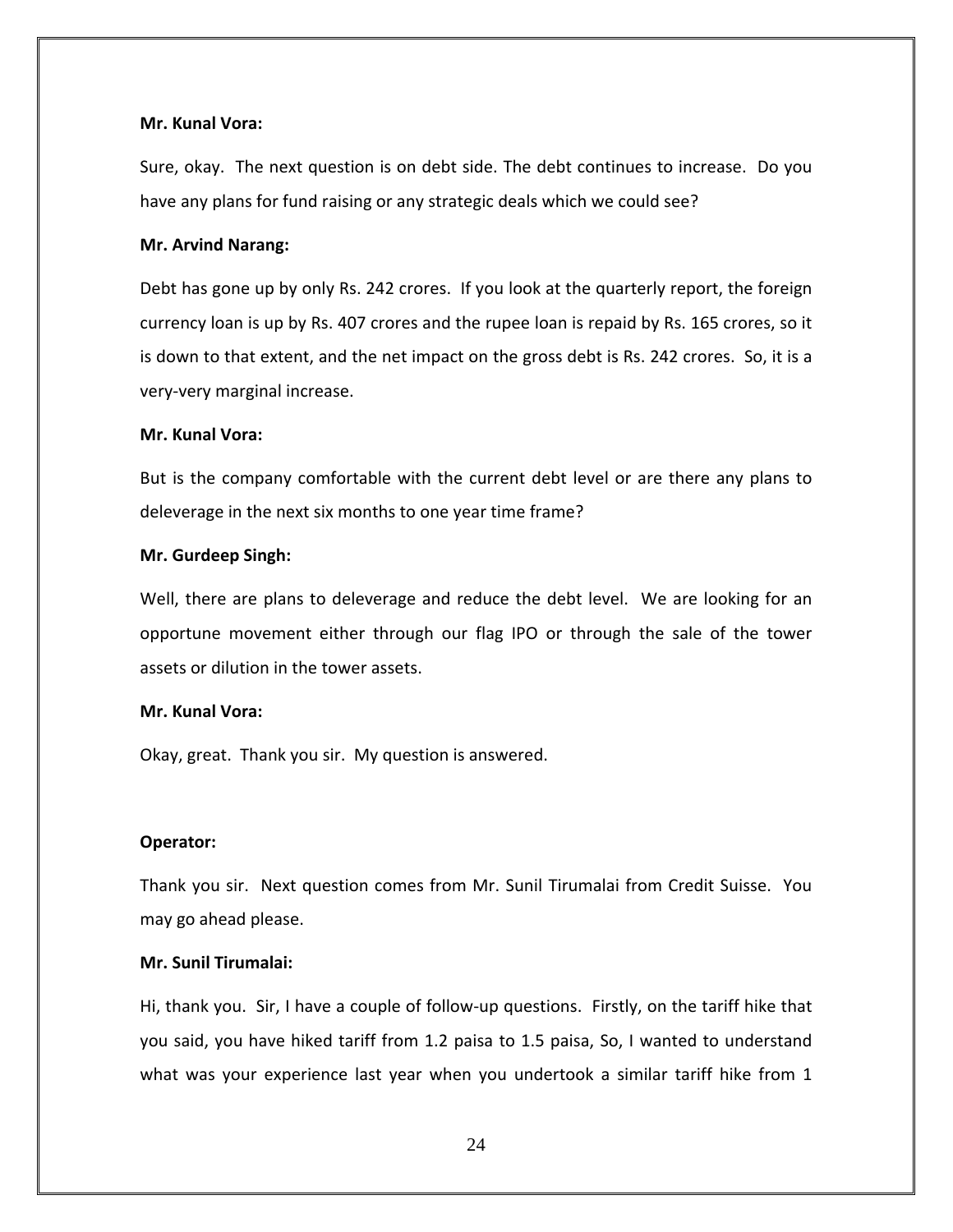paisa to 1.2 paisa. We never saw the impact of the hike really flow through in the RPM number. I am just trying to understand what we are seeing now?

#### **Mr. Gurdeep Singh:**

Well, when the tariff hikes were taken last time when it moved from 1 paisa to 1.2 paisa, I think the competitive intensity on the ground was still a 14‐player market. The difference between the last time and now is that we see a 5 to 6 player market effective on ground, Pan India, scale operators. So, when we made the change this time we did not see any price elasticity that could be a cause of concern, and we are now happy to share that we have implemented the base rack rate of 1.5 paisa across India as of end October, and every month about 5 to 6% of the consumer base is migrating into the new rack rates. So, this process should complete by mid February or end February, so you will be able to see the complete impact of this change over the next year. However, to assume that will it result into a better performance on revenue or on RPM side, considering the fact that we are now into the best of the two quarters in a year which is the festival quarter and the changes which are behind us, it is fair to assume so.

#### **Mr. Sunil Tirumalai:**

Okay, that is helpful. And my next question is, what do you think would be the impact on RPMs from the processing fee limit on low denomination vouchers which TRAI recently put up?

#### **Mr. Gurdeep Singh:**

Most of the rechargers were in the range that the new regulations had been framed. We do see an immediate one or two month impact on this but over a period of time it will nullify as consumers have begun to move into the higher denomination rechargers. So, when you look at a Rs. 30 recharge voucher versus a Rs. 10 recharge voucher, the processing fee capping of 1 rupee versus 3 rupee, our endeavor will be to move the consumers towards the higher denomination recharge voucher which we have been successfully able to do so far.

25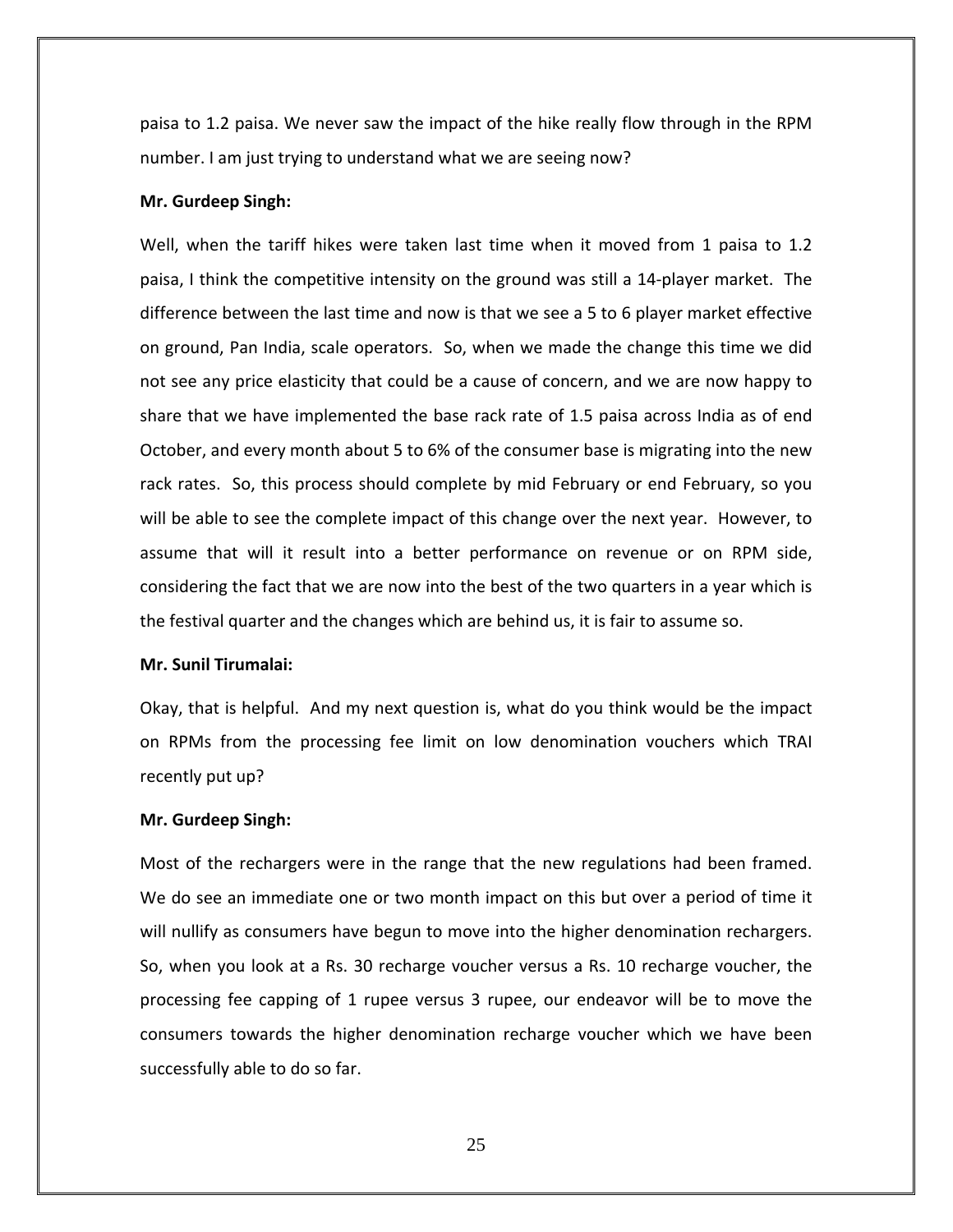### **Mr. Sunil Tirumalai:**

But, at the store level, how do you operationalize it because you necessarily need to have a 10 rupee recharge voucher as well?

#### **Mr. Gurdeep Singh:**

Yes, but it is a question of what you package in a Rs. 20 or a Rs. 30 recharge, so that is where it is. It is at a go-to-market level.

#### **Mr. Sunil Tirumalai:**

Thank you, that was helpful.

#### **Mr. Gurdeep Singh:**

Yes, thank you, pleasure.

### **Operator:**

Thank you sir. Next in line we have a follow up question from Ms. Reena Verma from Merrill Lynch. You may go ahead please.

### **Ms. Reena Verma:**

Yes, thank you for the opportunity once again. Just on CDMA, I wanted to get your thoughts, how you are viewing the absence of any bidders for CDMA spectrum? What do you think it means for the attractiveness of your own CDMA business, and in that context how feasible would it be for you to surrender any CDMA spectrum that you have beyond 2.5MHz?

### **Mr. Gurdeep Singh:**

Well, the two things that have happened in the past few days, A) there have been no bidders and takers for CDMA spectrum, and B) yesterday's cabinet decision to refer the CDMA one time charge to the DOT where we said that we are more than happy to engage with DOT to work out a forward path.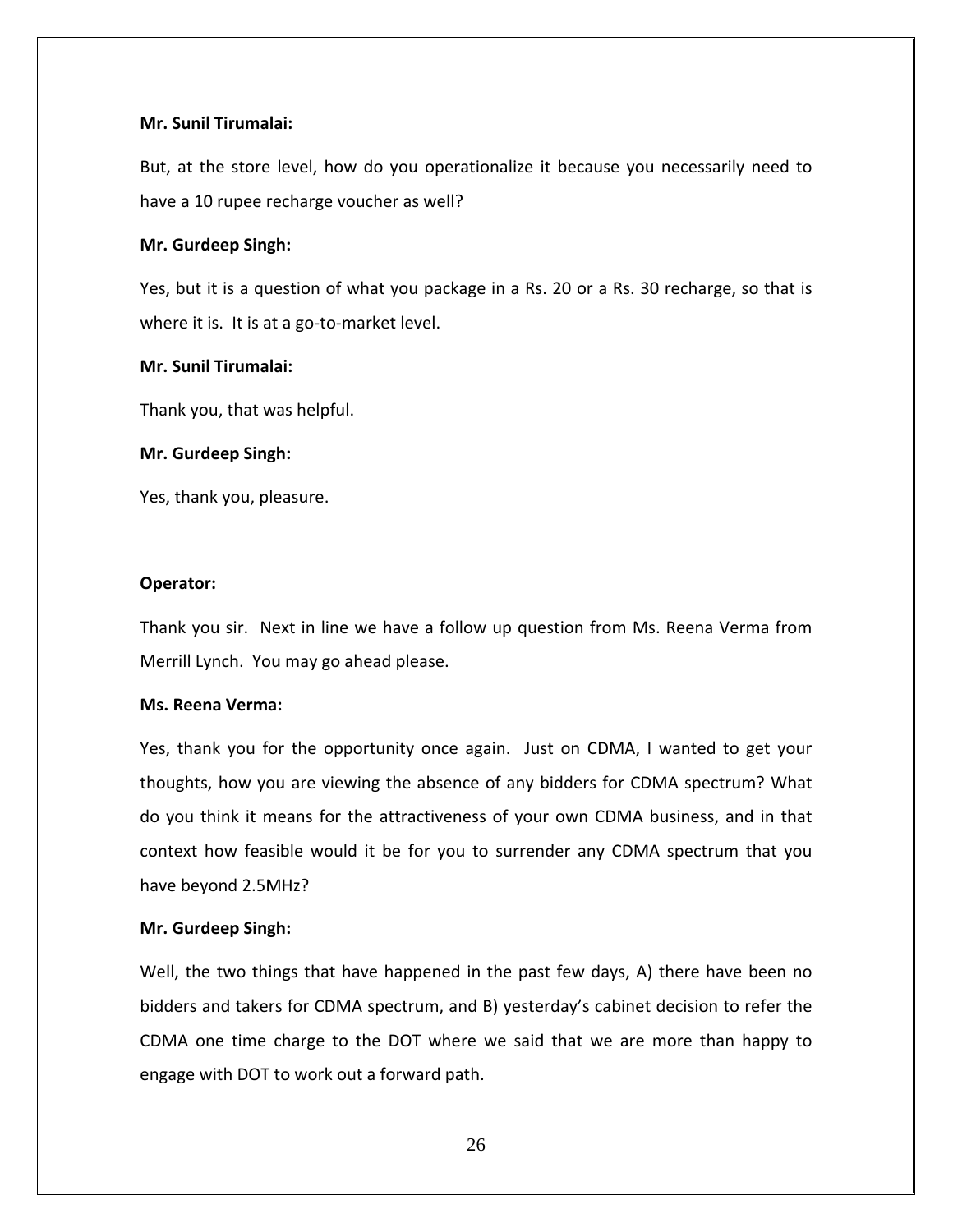Could you please mention your first question again, what was it, on CDMA, how do we see it?

#### **Ms. Reena Verma:**

What do you think, does the lack of bidders show poor economics of the business?

#### **Mr. Gurdeep Singh:**

See, we have all along maintained that CDMA is the technology which has reduced its share and contribution in the world market. There are only few select countries and the players and the operators who are still supporting this platform includes the US and China. The device ecosystem is certainly stressed versus the GSM because it offers limited options and choices to the consumer and hence it does limit your go-to-market approach, but having said that I did mention that over the last few months we have seen a dramatic shift in the evolution of the CDMA devices in the ecosystem as the chipset technology is advanced and earlier the device makers had to resort to a separate chipset for CDMA and a GSM. Now there are more and more of unified chipsets in the market which helps us bring far more number of devices in the market versus earlier. So, we are little optimistic about the ecosystem, but to say that will it be comparable to a GSM ecosystem, answer will be No, but it will certainly be a better ecosystem versus what we have gone through in the past.

#### **Ms. Reena Verma:**

So, you think that people who are not bidding for it is just basically because they have GSM resources?

#### **Mr. Gurdeep Singh:**

No, I think one of the reasons for not bidding is the unrealistically high price for CDMA spectrum which was pegged at 1.3times 1,800 MHz and no bidders and no takers establishes that further, that the price is unrealistically high and that it needs to be looked into.

27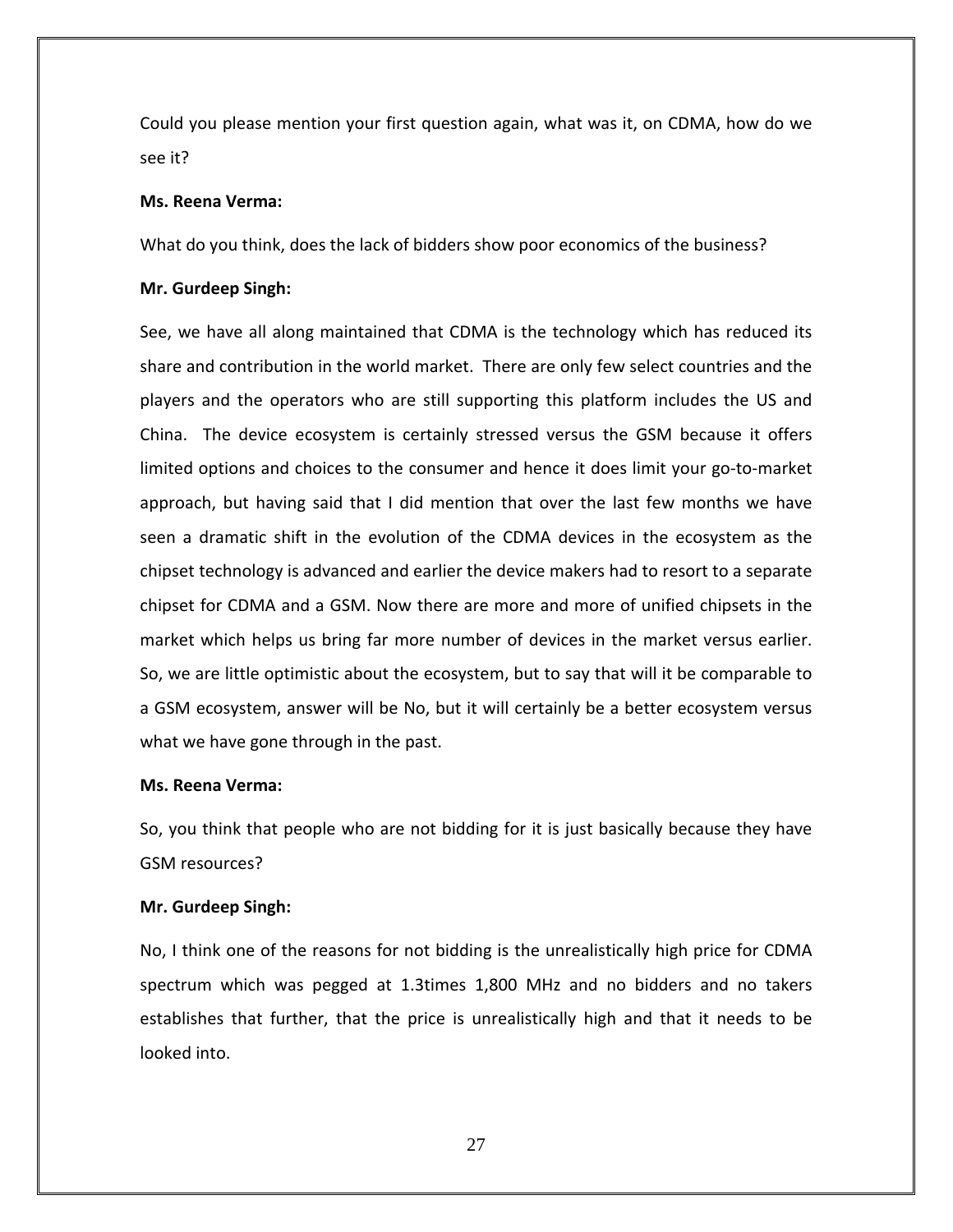### **Ms. Reena Verma:**

And would you have the same view for the 1,800 MHz price as well?

### **Mr. Gurdeep Singh:**

Well, one of our reasons for not participating in GSM is that even those prices are unrealistically high.

### **Ms. Reena Verma:**

Yes thank you. And just for the second part of my question please, about surrendering possibly some CDMA spectrum?

### **Mr. Gurdeep Singh:**

We are still evaluating our options on how do we play between the three technology layers that we have, 3G, 2G, and CDMA. It is a bit premature to talk on that.

### **Ms. Reena Verma:**

Okay. Thank you very much. Best wishes.

### **Mr. Gurdeep Singh:**

Thank you.

# **Operator:**

Thank you madam. Next in line we have follow up question from Mr. Srinivas Rao from Deutsche Bank. You may go ahead please.

### **Mr. Srinivas Rao :**

Yes, thanks. Actually part of my question was what Reena asked. You have not bid for the 1800 MHz auction or you are not participating in that whereas you do have only start-up spectrum in at least 14 circles as you mentioned. Is your view that this spectrum is enough for you in the foreseeable future based on your business ambitions in GSM space? The reason for asking is typical commentary which we have heard from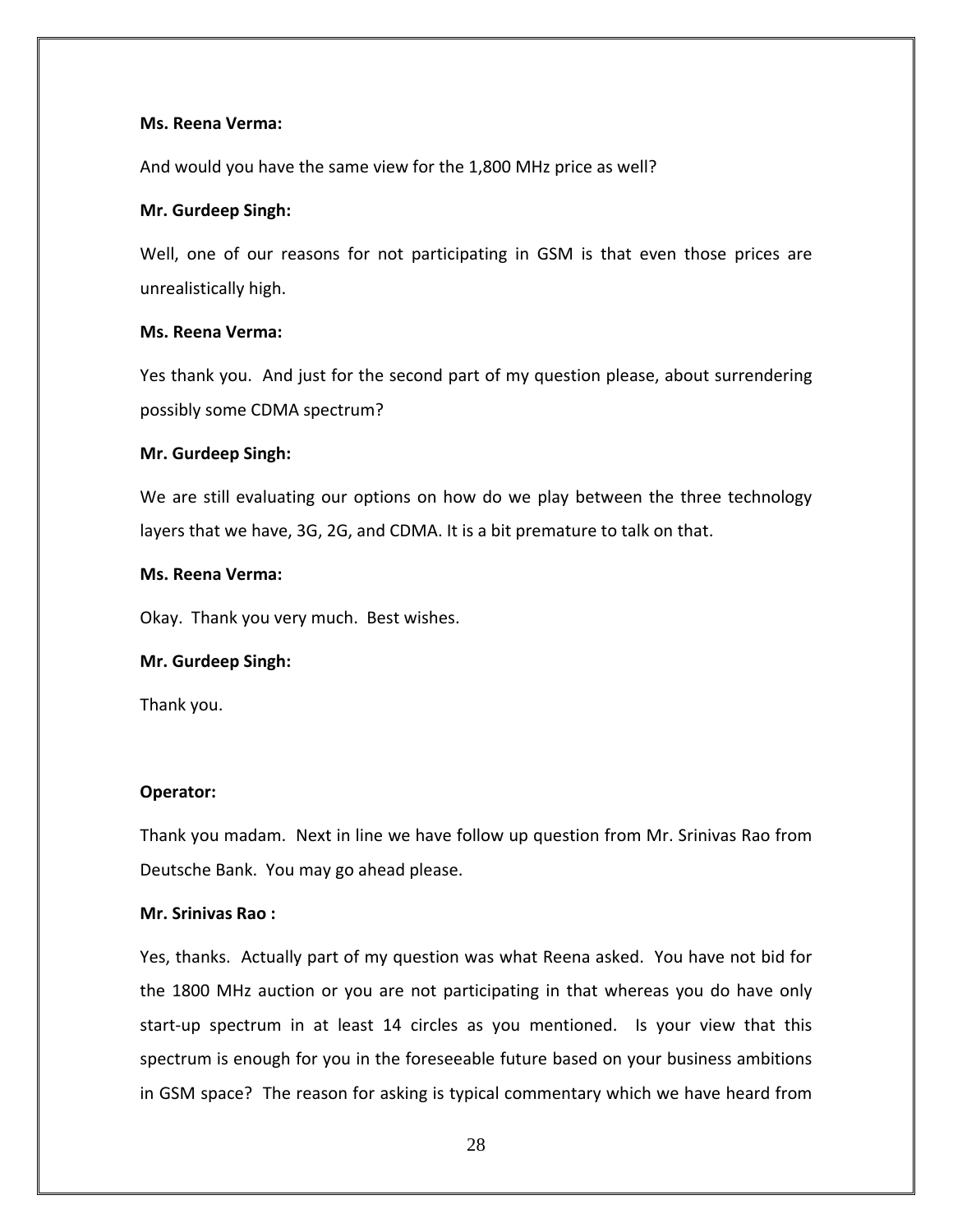players that you do need at least 6.2 MHz for a reasonable GSM network in the medium term, so that is the context of asking this question.

# **Mr. Gurdeep Singh:**

Well, as we said that the fundamental reason of non participation in the auction is that we believe the prices are unrealistically high. Having said that, we believe that the current spectrum supports us in our near term requirement of traffic growth and consumption, and we will deal with this question as the time comes by, because in many of the markets we have three layers of technology, 3G, 2G, and CDMA. So our task is how do we harmonize the customer base between these three technologies and make best use of the spectrum that we have.

### **Mr. Srinivas Rao :**

Just one more question sir, is it feasible or I know it is feasible to support voice over 3G, but is that something which you can look at as an option going forward or you expect the data growth, which you have been very positive on, will kind of more than consume your 3G spectrum resources?

### **Mr. Gurdeep Singh:**

You can offer voice over 3G, this is dependent on what strategy you take and how stressed you are on the spectrum in the market. Some of the older players are currently supporting voice on 3G in the stressed out markets, and this will be a case to case and a market to market or may be a city to city kind of an approach.

### **Mr. Srinivas Rao :**

Thanks sir, this was very helpful, thanks.

### **Mr. Gurdeep Singh:**

Thank you.